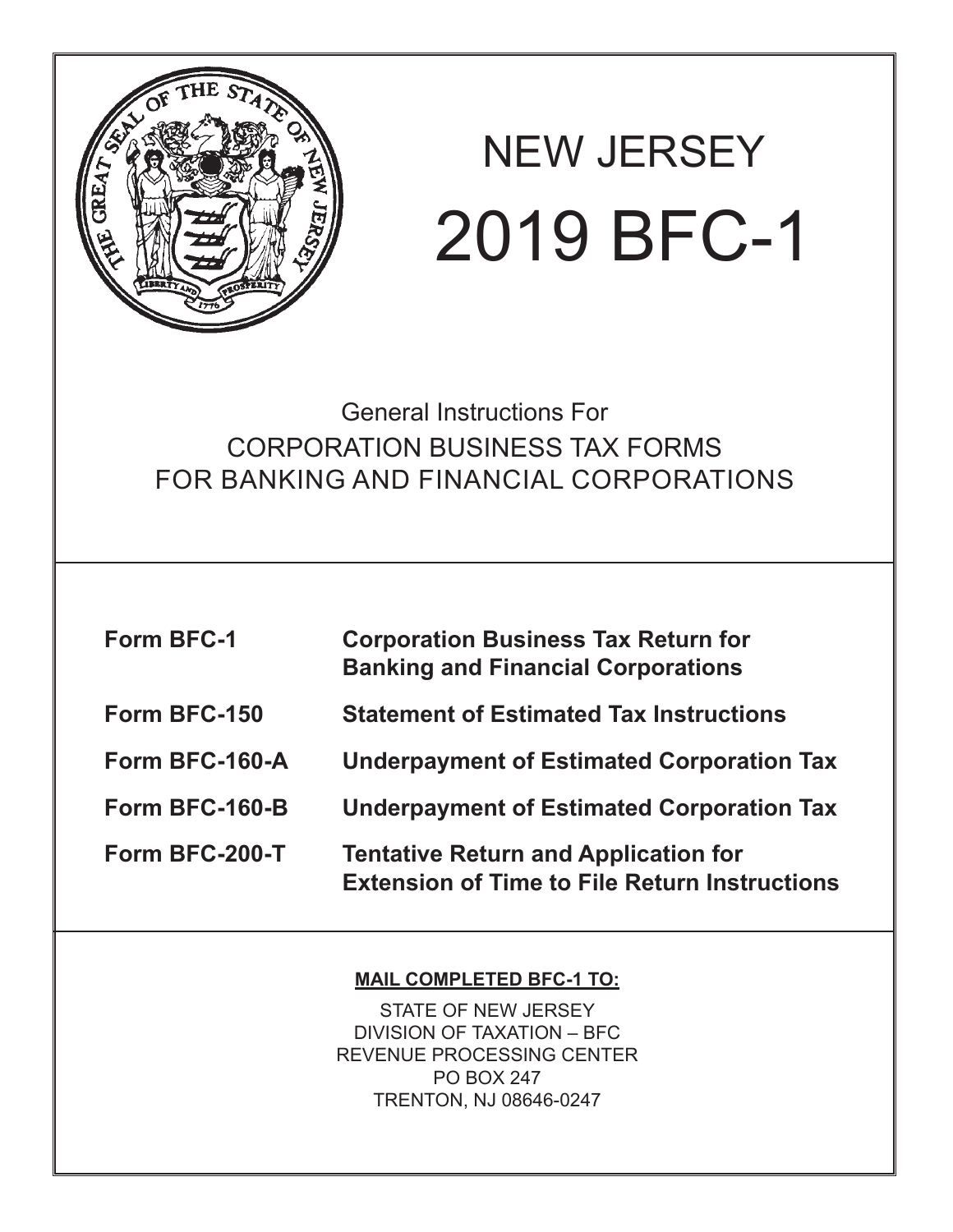

State of New Jersey Department of the Treasury Division of Taxation

Dear Taxpayer,

P.L. 2018, c. 48, and P.L. 2018, c. 131, made significant changes to the Corporation Business Tax Act, including the adoption of mandatory combined filing for combined groups that have common ownership, conduct a unitary business, and have at least one member corporation subject to the Corporation Business Tax for tax years ending on and after July 31, 2019. Before filing a Form BFC-1, I encourage tax professionals and taxpayers to review the information on combined reporting on the Division's **[website](https://www.state.nj.us/treasury/taxation/cbt/cbtreform.shtml)** to ensure that they are filing the correct return.

**Note:** A banking corporation filing as part of a combined group that uses a fiscal year basis must align its tax year with the combined group. To do so, the corporation must file a short period return that covers January 1 through the end of the month of the combined group's group privilege period. In addition, the corporation must notify the Division that it is converting to a fiscal year basis by checking the box on page 1 of the return indicating that it is filing as a "BFC-1-F Filer."

A complete list of changes to the New Jersey Corporation Business Tax is detailed in Technical Bulletin, **[TB-84\(R\)](https://www.state.nj.us/treasury/taxation/pdf/pubs/tb/tb84.pdf)**, *Changes to the New Jersey Corporation Business Tax.* As you file your return, look for the "New for 2019" graphic throughout the instructions, which highlights this year's tax changes. I also want to provide a quick synopsis of some of the changes that may impact you:

- **• Net Operating Losses.** Net operating losses/net operating loss carryovers now occur on a post-allocation basis. If the taxpayer has net operating losses from on or before July 31, 2019, those unused unexpired pre-allocation net operating loss carryovers must be converted to prior net operating loss conversion carryovers using the allocation factor from the taxpayer's last tax year prior to the change to post-allocation net operating losses. (Note: Losses incurred on and after July 31, 2019, are calculated on a postallocation basis.)
- **• Dividend Exclusion.** The dividend exclusion is now a post-allocation exclusion.
- **• Market Based Sourcing.** Receipts from sales of services will be allocated to New Jersey if the benefit of the service is received in New Jersey.

If you have questions about filing your return, please visit our **[website](https://www.state.nj.us/treasury/taxation/cbt/cbtreform.shtml)**.

Sincerely,

 John Ficara Acting Director Division of Taxation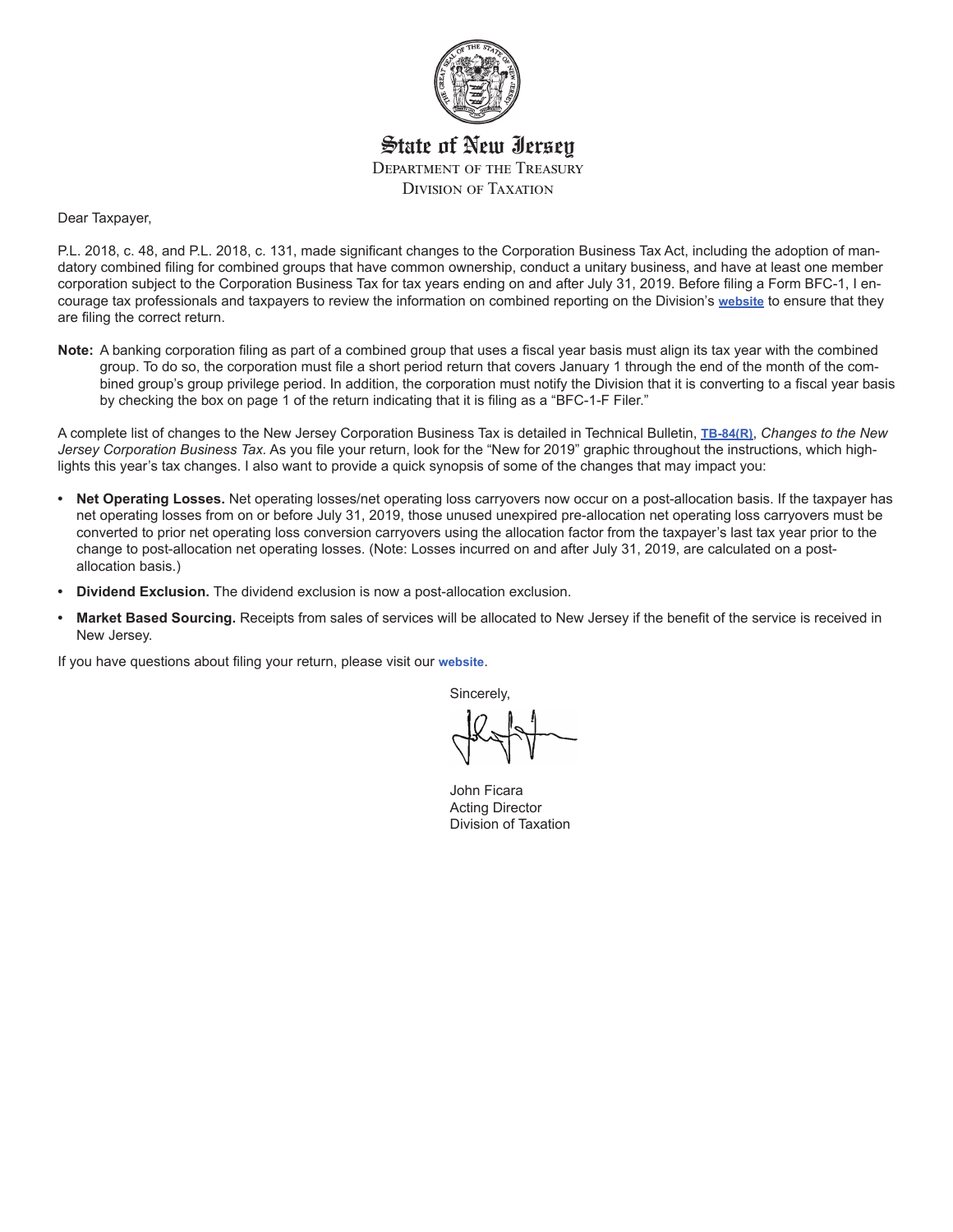## **BFC-1 STATE OF NEW JERSEY** (12/19)

### **DIVISION OF TAXATION – CORPORATION TAX**

#### **INSTRUCTIONS FOR BANKING AND FINANCIAL BUSINESS TAX RETURN (Form BFC-1 – 2019)**

**NOTE:** These instructions are applicable only to taxpayers filing on Form BFC-1.

### **Before You Begin**

*Please read all instructions carefully before completing returns.*

Include a complete copy of the federal Form 1120 (or any other federal corporate return filed) and all related forms and schedules. Corporations that are part of a federal consolidated group must include a federal income tax return or pro-forma and the consolidating schedules showing the income statement, balance sheets, and all other supporting information for the taxpayer.

#### **Personal Liability of Officers and Directors**

Any officer or director of any corporation who shall distribute or cause to be distributed any assets in dissolution or liquidation to the stockholders without having first paid all corporation franchise taxes, fees, penalties and interest imposed on said corporation, in accordance with N.J.S.A. 14A:6-12, N.J.S.A. 54:50-18 and other applicable provisions of law, shall be personally liable for said unpaid taxes, fees, penalties, and interest. Compliance with N.J.S.A. 54:50-13 is also required in the case of certain mergers, consolidations and dissolutions.

#### **Distortion of Net Income**

The Director is authorized to adjust and redetermine items of gross receipts and expenses as may be necessary to make a fair and reasonable determination of tax payable under the Corporation Business Tax Act. For details regarding the conditions under which this authority may be exercised, refer to regulation N.J.A.C. 18:7-5.10.

#### **Accounting Method**

The return must be completed using the same method of accounting, cash, accrual or other basis, that was employed in the taxpayer's federal income tax return.

#### **Riders**

If space is insufficient, include riders in the same form as the original printed sheets. The riders must be numbered and clearly list the schedule(s) and line(s) of each corresponding rider item.

#### **Federal/State Tax Agreement**

The New Jersey Division of Taxation and the Internal Revenue Service participate in a Federal/State program for the mutual exchange of tax information to verify the accuracy and consistency of information reported on federal and New Jersey tax returns.

#### **Tax Prepares**

Tax preparers who fail to sign the return and provide their assigned tax identification number shall be liable for a \$25 penalty for each failure. If the tax preparer is not self-employed, the name of the tax preparer's employer and the employer's tax identification number should also be provided.

### **Corporations Required to File**

In general, every corporation existing under the laws of the State of New Jersey is required to file a Corporation Business Tax Return.

In addition, a return must be filed by every foreign corporation that:

- 1. Holds a general certificate of authority to do business in this State issued by the Secretary of State; *or*
- 2. Holds a certificate, license, or other authorization issued by any other department or agency of this State, authorizing the company to engage in corporate activity within this State; *or*
- 3. Derives income from this State; *or*

attached to the BFC-1.

- 4. Employs or owns capital within this State; *or*
- 5. Employs or owns property in this State; *or*
- 6. Maintains an office in this State, who, in addition, qualifies as one of the following: (a) a banking corporation defined at N.J.S.A. 54:10A-36, or (b) a financial corporation defined at N.J.A.C. 18:7-1.16. **Note:** Taxpayer must complete Schedule A-7 and submit it

A foreign corporation that is a partner of a New Jersey partnership is deemed subject to tax in the State and must file a return.

**WHO MAY BE SUBJECT TO TAX:** Any domestic or foreign corporation, joint-stock company or association, and any business conducted by a trustee or trustees wherein interest or ownership is evidenced by a certificate of interest or ownership or similar written instrument is subject to tax. This includes limited partnership associations organized pursuant to N.J.S.A. 42:3-1 et seq. and foreign limited partnership associations. No new limited partnership associations shall be formed in New Jersey after September 21, 1988. In general, limited liability companies are required to file for New Jersey purposes in the same manner that they report for federal purposes.

**Corporations Claiming Nexus Immunity.** Foreign corporations that meet the filing requirements and whose income is immune from tax pursuant to Public Law 86-272, must obtain and complete Schedule N, Nexus - Immune Activity Declaration, and all of the schedules from the BFC-1. In addition, taxpayers must include a copy of the **[Nexus Questionnaire](http://www.state.nj.us/treasury/taxation/pdf/other_forms/misc/
nexus_survey.pdf)**. P.L. 86-272 filers are not subject to the surtax imposed by N.J.S.A. 54:10A-5.41, and will enter zero on Page 1, line 5. These corporations must remit the minimum tax with the BFC-1.

**Out-of-Business Corporations.** Corporations that are "out of business" but have not dissolved or withdrawn their authority to do business in New Jersey, are still obligated to file a return. A dissolution or withdrawal date must be established on or before the last day of the current taxable period in order to avoid having to file a return for the next taxable period.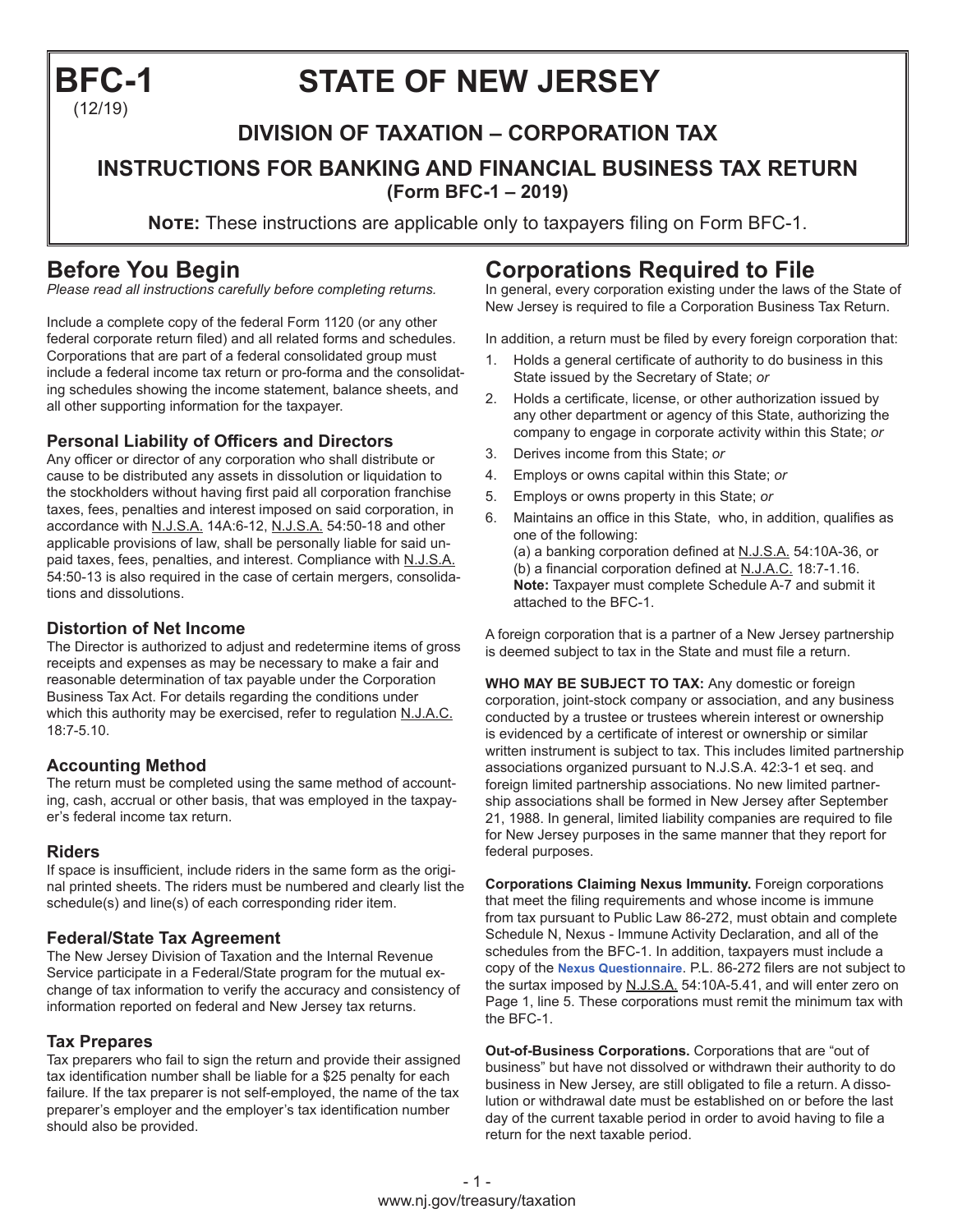**New Corporations.** Every New Jersey Banking or Financial Corporation acquires a taxable status under the New Jersey Corporation Business Tax Act beginning on the date of its incorporation, regardless of whether it had assets or conducted any business activities.

A tax return must be filed for each fiscal period, or part thereof, beginning on the date of incorporation in New Jersey. No return may cover a period exceeding twelve (12) months, even by a day. The appropriate due dates will be found in the schedule of due dates shown in paragraph (a) above.

A newly chartered banking corporation or a newly authorized foreign financial corporation that did not commence doing business in New Jersey during the period covered by its first return must file Form CBT-100 as a regular corporation. All others must file returns on Form BFC-1.

**S Corporations.** Every corporation that elects to be a New Jersey S corporation must file a "New Jersey S Corporation or New Jersey QSSS Election" (Form CBT-2553) within one calendar month subsequent to the federal S corporation filing requirement.

**NEW FOR Combinable Captive Insurance Companies.** Combin- $\mathcal{I}[\mathbf{t}]$  able captive insurance companies are no longer exempt from the Corporation Business Tax. If the combinable captive insurance company is not included as a member of a combined group filing a New Jersey Combined Corporation Business Tax Return, Form CBT-100U, they must file a New Jersey Separate Corporation Business Tax Return, Form CBT-100.

**Note:** A regular captive insurance company that does not meet the definition of a *combinable captive insurance company* in N.J.S.A. 54:10A-4(y) is still exempt from the Corporation Business Tax.

**Financial Business Corporations.** Corporations that qualify as financial businesses, those which derive 75% of their gross income from the financial activities enumerated at N.J.A.C. 18:7-1.16(a)1 through (a)7, must file the New Jersey Corporation Business Tax Return for Banking and Financial Business, Form BFC-1.

**Note:** Banking Corporations and Financial Business Corporations that do not qualify to file Form BFC-1 must complete Form CBT-100.

**Professional Corporations.** Corporations formed under N.J.S.A. 14A:17-1 et seq. or any similar laws of a possession or territory of the US, a state, or political subdivision thereof, must complete Schedule PC. Examples of licensed professionals include certified public accountants, architects, optometrists, professional engineers, land surveyors, land planners, chiropractors, physical therapists, registered professional nurses, dentists, osteopaths, physicians and surgeons, doctors of medicine, doctors of dentistry, podiatrists, chiropodists, veterinarians and, attorneys.

**Inactive Corporations.** Inactive corporations that, during the period covered by the return, did not conduct any business, did not have any income, receipts or expenses, and did not own any assets, must complete the Certification of Inactivity section on page 1. Payment for the related minimum tax liability and the installment payment (if applicable) must be submitted electronically. See the Page 1 section for more information.

#### **Combined Reporting**

New Jersey enacted mandatory combined reporting for unitary businesses for tax years ending on and after July 31, 2019. Groups of companies that have common ownership and are engaged in a unitary business, where at least one member of the group is subject to the New Jersey Corporation Business Tax, are required to calculate their tax liability on a combined basis on Form CBT-100U, Combined Corporation Business Tax Return.

A member of a combined group filing a New Jersey combined return does not have to file a separate return for the privilege period or portion of the privilege period thereof that the taxpayer was included as a member of the combined return. A combined group member with business operations that are independent of the unitary business activity of the combined group must report such income on Schedule X. Schedule X is submitted with the combined return. The member will not complete a separate return.

Visit the Division's **[website](https://www.state.nj.us/treasury/taxation/cbt/cbtreform.shtml)** for information about combined reporting.

**Note:** A taxpayer that has nexus with New Jersey that is part of a combined group or affiliated group, but excluded from the New Jersey combined return must file a separate return.

**Former Member of Combined Group.** A taxpayer that was a member of a combined group filing a New Jersey combined return for part of the group privilege period and subsequently departs the combined group to file on a separate entity basis, must report the income for months subsequent to departing the combined group on a separate return (Form BFC-1) unless the taxpayer joined a second combined group that files a New Jersey combined return. The taxpayer filing a separate return would not report the income on Form BFC-1 for the months during which the member was part of the combined group. If determining what amount of income is attributable to the portions of the twelve-month period are for the periods before and after departing a combined group, the taxpayer must pro-rate their income/losses and receipts.

### **When to File**

#### **2019 Accounting Periods and Due Dates**

The 2019 Corporation Business Tax Return should only be used for accounting periods ending on and after July 31, 2019, through June 30, 2020.

Every corporation which incorporates, qualifies, or otherwise acquires a taxable status in New Jersey and which has adopted a fiscal year other than December 31, shall advise the Division of Taxation promptly of the date of such accounting period. If no such advice is received on or before April 15, 2020, the taxpayer will be deemed "delinquent" if no return is filed on or before April 15, 2020.

Calendar or fiscal accounting year is the same accounting period that the taxpayer is required to report to the United States Treasury Department for federal income tax purposes. All accounting periods must end on the last day of the month, except that taxpayers may use the same 52-53 week accounting year that is used for federal income tax purposes. See N.J.A.C. 18:7-2.3. Returns for prior tax years are available on the Division's **[website](https://www.state.nj.us/treasury/taxation/prntbfc.shtml#PriorYearBFCReturn)**.

**BFC-1-F Filers.** A banking corporation filing as part of a **NEW FOR** combined group that uses a fiscal year basis must align its tax year with the combined group. To do so, the corporation must file a short period return that covers January 1 through the end of the month of the combined group's group privilege period. In addition, the corporation must notify the Division that it is converting to a fiscal year basis by **checking the box on page 1 of the return indicating that it is filing as a "BFC-1-F Filer."**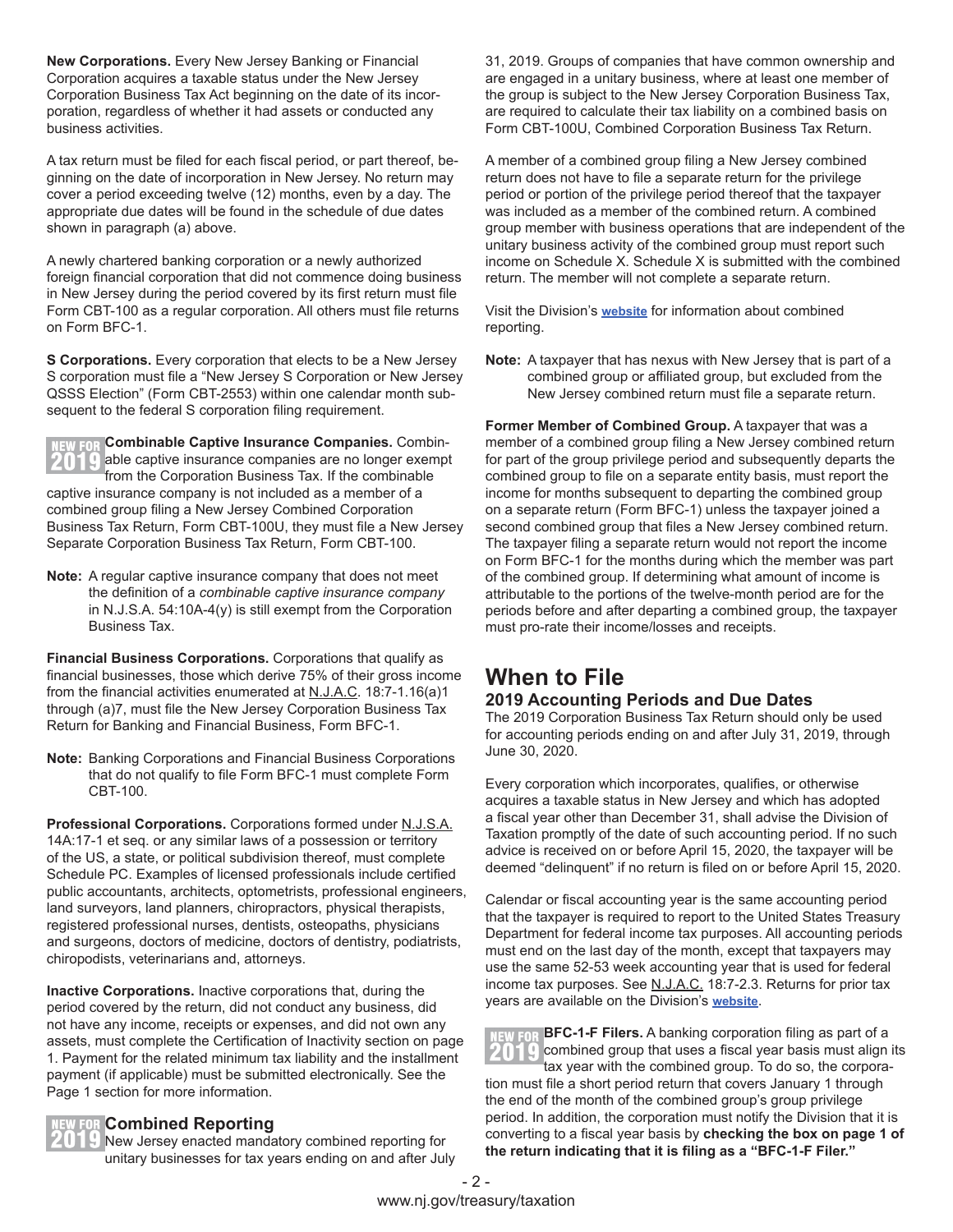For more information, see Technical Bulletin **[TB-91](https://www.state.nj.us/treasury/taxation/pdf/pubs/tb/tb91.pdf)**, *Banking Corporations and Combined Returns.*

**Calendar Year Filers.** Most banking corporations must report on a calendar year basis (see N.J.S.A. 54:10A-34).

**Fiscal Year Filers.** Financial corporations can report on a fiscal year basis**.** If the due date falls on a weekend or a legal holiday, the return and payment are due on the following business day. The due dates for returns and payments for financial corporations are as follows:

| If accounting   | <b>July 31.</b> | Aug. 31, | Sept. 30,       | Oct. 31, | Nov. 30,  | Dec. 31. |
|-----------------|-----------------|----------|-----------------|----------|-----------|----------|
| period ends on: | 2019            | 2019     | 2019            | 2019     | 2019      | 2019     |
| Due date for    | Nov. 15,        | Dec. 15, | Jan. 15,        | Feb. 15, | Mar. 15,  | Apr. 15, |
| filing is:      | 2019            | 2019     | 2020            | 2020     | 2020      | 2020     |
| If accounting   | Jan. 31,        | Feb. 28. | Mar. 31.        | Apr. 30, | May 31,   | June 30. |
| period ends on: | 2020            | 2020     | 2020            | 2020     | 2020      | 2020     |
| Due date for    | May 15,         | June 15. | <b>July 15,</b> | Aug. 15, | Sept. 15, | Oct. 15, |
| filing is:      | 2020            | 2020     | 2020            | 2020     | 2020      | 2020     |

**Note:** The start of the 2019 filing season was delayed due to clarifying language changes to the Corporation Business Tax statutes. Information on affected due dates is available on the Division of Taxation's **[website](http://www.state.nj.us/treasury/taxation/cbt/automaticextension2019.shtml)**.

The ending month of the accounting period for federal returns and New Jersey returns must match, however, the tax return year for the federal and State returns may differ. (i.e., a tax year ending 8/31/19 may be filed on a 2018 federal Form 1120; the same tax year must be filed on a 2019 NJ BFC-1.)

#### **Extension of Time to File**

Corporations will automatically receive a six-month extension only if they have paid at least 90% of the tax liability and timely filed Form **[BFC-200-T.](https://www.state.nj.us/treasury/taxation/prntbfc.shtml)** Submit the completed BFC-200-T with payment of the total amount due as reflected on line 8. The tentative return must be postmarked on or before the original due date of the tax return. If a request for extension is duly made, it will be granted by the Division. Approved extensions will not be confirmed in writing.

An extension of time is granted only to file your New Jersey Corporation Business Tax return. There is no extension of time to pay the tax due. The Division will notify you only if we deny your extension request, but not until after you actually file your return. Penalties and interest are imposed whenever tax is paid after the original due date.

**Note:** An extension payment must include any applicable professional Corporation (PC) fees and/or installment payments.

### **Payment of Tax**

The balance of tax due must be paid in full by the original due date of the return.

In addition, corporations are required to make installment payments of estimated tax. The requirement for making these payments is based on the amount of the total tax liability shown on the most recent return.

**• If the 2019 total tax liability is greater than \$500,** the taxpayer must make installment payments towards 2020. These payments are remitted on Form **[BFC-150](https://www.state.nj.us/treasury/taxation/prntbfc.shtml)** and are due on or before the 15th day of the 4th, 6th, 9th and 12th months of the tax year. Taxpayers with gross receipts greater than or equal to \$50,000,000 must make installment payments on the 15th day of the 4th, 6th, and 12th months of the tax year.

**• If the 2019 total tax liability is \$500 or less,** installment payments may be made as indicated above **OR** in lieu of making installment payments, the taxpayer may make a payment of 50% of the 2019 total tax liability.

#### **How to Pay**

Make remittance payable to "State of New Jersey – BFC." Send payments to the address listed on the form being remitted.

Tax return payments must be forwarded with the return to: Division of Taxation – BFC, Revenue Processing Center, PO Box 247, Trenton, NJ 08646-0247.

MAKE A SEPARATE REMITTANCE FOR EACH RETURN. Do not remit the tax for two or more returns in one check.

To make payments electronically, go to the Division of Taxation's website www.nj.gov/treasury/taxation and select "Make a Payment." Taxpayers who do not have access to the Internet may call the Division's Customer Service Center at 609-292-6400.

Taxpayers with a prior year liability of \$10,000 or more in any tax are required to make their payments for all taxes by Electronic Funds Transfer (EFT). For information or to enroll in the program, visit the Division of Revenue and Enterprise Services' website at www.nj.gov/treasury/revenue/eft1.shtml, call 609-984-9830, fax 609-292-1777, or write to NJ Division of Revenue and Enterprise Services, EFT Section, PO Box 191, Trenton, NJ 08646-0191.

**NOTE:** Taxpayers who are required to remit payments by EFT can satisfy the EFT requirement by making e-check or credit card payments.

### **Penalties and Interest**

**Insufficiency Penalty**. If the amount paid with the Tentative Return, Form BFC-200-T, is less than 90% of the tax liability computed on Form BFC-1, or in the case of a taxpayer whose preceding return covered a full 12-month period, is less than the amount of the tax computed at the rates applicable to the current accounting year but on the basis of the facts shown and the law applicable to the preceding accounting year, the taxpayer may be liable for a penalty of 5% per month or fraction thereof not to exceed 25% of the amount of underpayment from the original due date to the date of actual payment.

**Late Filing Penalty.** 5% per month or fraction thereof on the amount of underpayment not to exceed 25% of that underpayment, except if no return has been filed within 30 days of the date on which the first notice of delinquency in filing the return was sent, the penalty shall accrue at 5% per month or fraction thereof of the total tax liability not to exceed 25% of such tax liability. Also, a penalty of \$100 for each month the return is delinquent may be imposed.

**Late Payment Penalty.** 5% of the balance of tax due paid after the due date for filing the return may be imposed.

**Interest.** 3% above the average predominant prime rate for every month or part of a month the tax is unpaid, compounded annually. At the end of each calendar year, any tax, penalties and interest remaining due will become part of the balance on which interest will be charged. The interest rates assessed by the Division of Taxation are published **[online](https://www.state.nj.us/treasury/taxation/interest.shtml).**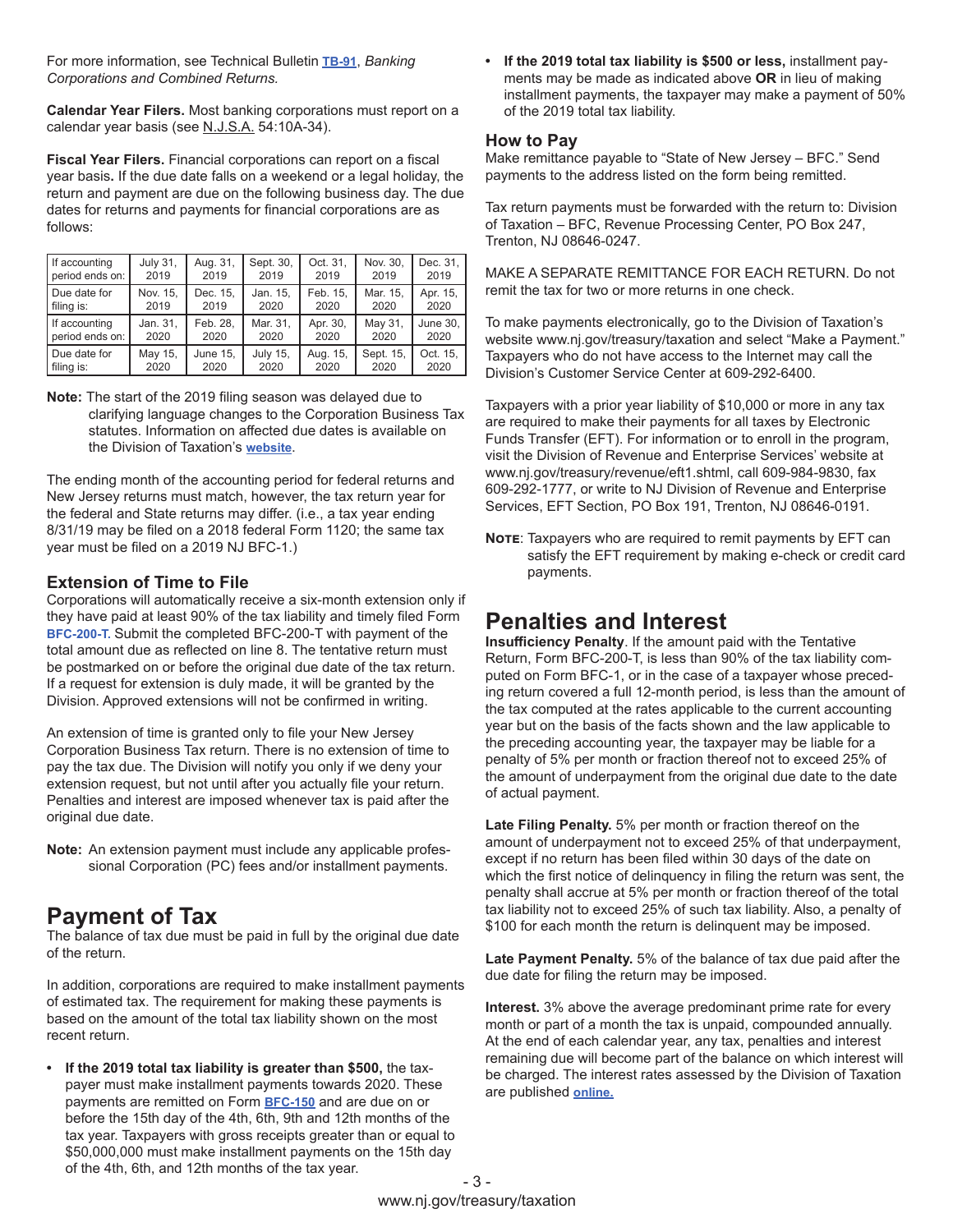**Note:** The average predominant prime rate is the rate as determined by the Board of Governors of the Federal Reserve System, quoted by commercial banks to large businesses on December 1st of the calendar year immediately preceding the calendar year in which payment was due or as redetermined by the Director in accordance with N.J.S.A. 54:48-2.

**Collection Fees.** In addition, if the tax bill is sent to our collection agency, a referral cost recovery fee of 10.7% of any tax, penalty and interest due will be added to the liability in accordance with N.J.S.A. 54:49-12.3. If a certificate of debt is issued for the outstanding liability, a fee for the cost of collection of the tax may also be imposed.

**Underpayment of Estimated Tax.** To calculate the amount of interest for the underpayment of estimated tax, complete either Form **[BFC-160-A](https://www.state.nj.us/treasury/taxation/prntbfc.shtml)** or Form **[BFC-160-B](https://www.state.nj.us/treasury/taxation/prntbfc.shtml)**. If the taxpayer qualifies for any of the exceptions to the imposition of interest for any of the installment payments, Part II must be completed and submitted with the return as evidence of such exception.

**Civil Fraud.** If any part of an assessment is due to civil fraud, there shall be added to the tax an amount equal to 50% of the assessment in accordance with N.J.S.A. 54:49-9.1.

**Transacting Business Without a Certificate of Authority.** In addition to any other liabilities imposed by law, a foreign corporation that transacts business in this State without a certificate of authority shall forfeit to the State a penalty of not less than \$200, nor more than \$1,000 for each calendar year, not more than 5 years prior thereto, in which it shall have transacted business in this State without a certificate of authority. N.J.S.A. 14A:13-11(3).

### **Amended Returns**

To amend Form BFC-1, use the BFC-1 for the appropriate tax year. For returns ending prior to July 30, 2019, taxpayers must write "AMENDED RETURN" clearly on the front page of the form. Beginning with returns for tax year 2019, a check box has been added to the form for taxpayers to indicate the return is being amended. Mail all amended returns to: State of New Jersey, Division of Taxation, Special Audit Group, PO Box 271, Trenton, NJ 08695-0271.

**Final Determination of Net Income by Federal Government.** Any change or correction made by the Internal Revenue Service to the federal taxable income must be reported to the Division within 90 days.

### **Page 1 Line-by-Line Instructions**

Enter the Federal Employer Identification Number, Corporation Name and complete address and ZIP code in the space provided on the return.

Check the appropriate box to indicate whether this return is being filed for:

- BFC-1-F filer\*; or
- Banking corporation; or
- Financial corporation.
- \* A BFC-1-F filer is a banking corporation that is filing to align its tax year with the combined group with which it will be filing in the future.

Provide the remaining information requested on the top portion of the return. The federal business activity code should be taken from the taxpayer's federal tax return. Provide the location of the corporate books as well as a contact person and telephone number. If the corporation is a Professional Corporation, check the box indicating this status. See the Corporations Required to File section for information on the types of corporations.

Check the appropriate box to indicate whether this is the initial return or an amended return.

All corporations must complete Page 1, the General Annual Questionnaire, and Schedules A (Parts I, II, and III), A-2, A-3, A-4, and A-GR of the return. All schedules and questions, unless permission to omit or substitute for same is indicated on the return form, must be answered. If the answer to any item is "No" or "None," write "No" or "None."Do not merely leave the item blank. Failure to observe this rule will render the return incomplete and the same will not be considered filed until such information has been submitted.

#### **Line 1 - Tax Base**

Enter amount from line 3 of Schedule A, Part III.

#### **Line 2 - Amount of Tax**

Multiply line 1 by the applicable tax rate:

- **• If Line 1 is greater than \$100,000,** the tax rate is 9% (.09).
- **• If Line 1 is greater than \$50,000 and less than or equal to \$100,000,** the tax rate is 7.5% (.075). Tax periods of less than 12 months qualify for the 7.5% rate if the prorated taxable net income does not exceed \$8,333 per month.
- **• If Line 1 is \$50,000 or less,** the tax rate is 6.5% (.065). Tax periods of less than 12 months qualify for the 6.5% rate if the prorated taxable net income does not exceed \$4,166 per month.

#### **Line 3 - Tax Credits**

Enter amount from Schedule A-3, Part I, line 24. Include the applicable credit form(s) with the return. See Schedule A-3 instructions for more information.

#### **Line 4 - CBT Tax Liability**

Subtract line 3 from line 2. If this amount is less than \$2,000, see Schedule A-GR instructions to determine if there is a minimum tax liability.

#### **Line 5 - Surtax**

Every business entity that is subject to the Corporation Business Tax is also subject to the surtax if the business entity has an **allocated taxable net income** in excess of \$1,000,000. Public utilities and New Jersey S corporations (as defined in N.J.S.A. 54:10A-4(q) and N.J.S.A. 54:10A-4(p), respectively) are exempt from the surtax.

Multiply the amount on Schedule A, Part III, line 1 by the surtax rate of 2.5%. See [Surtax](https://www.nj.gov/treasury/taxation/cbt/surtax.shtml) for more information.

**Note:** I.R.C. § 965 dividends are not subject to the surtax. If the taxpayer's allocated taxable net income includes I.R.C. § 965 dividends, such amounts must be excluded before computing the surtax. The taxpayer must include a rider detailing the information.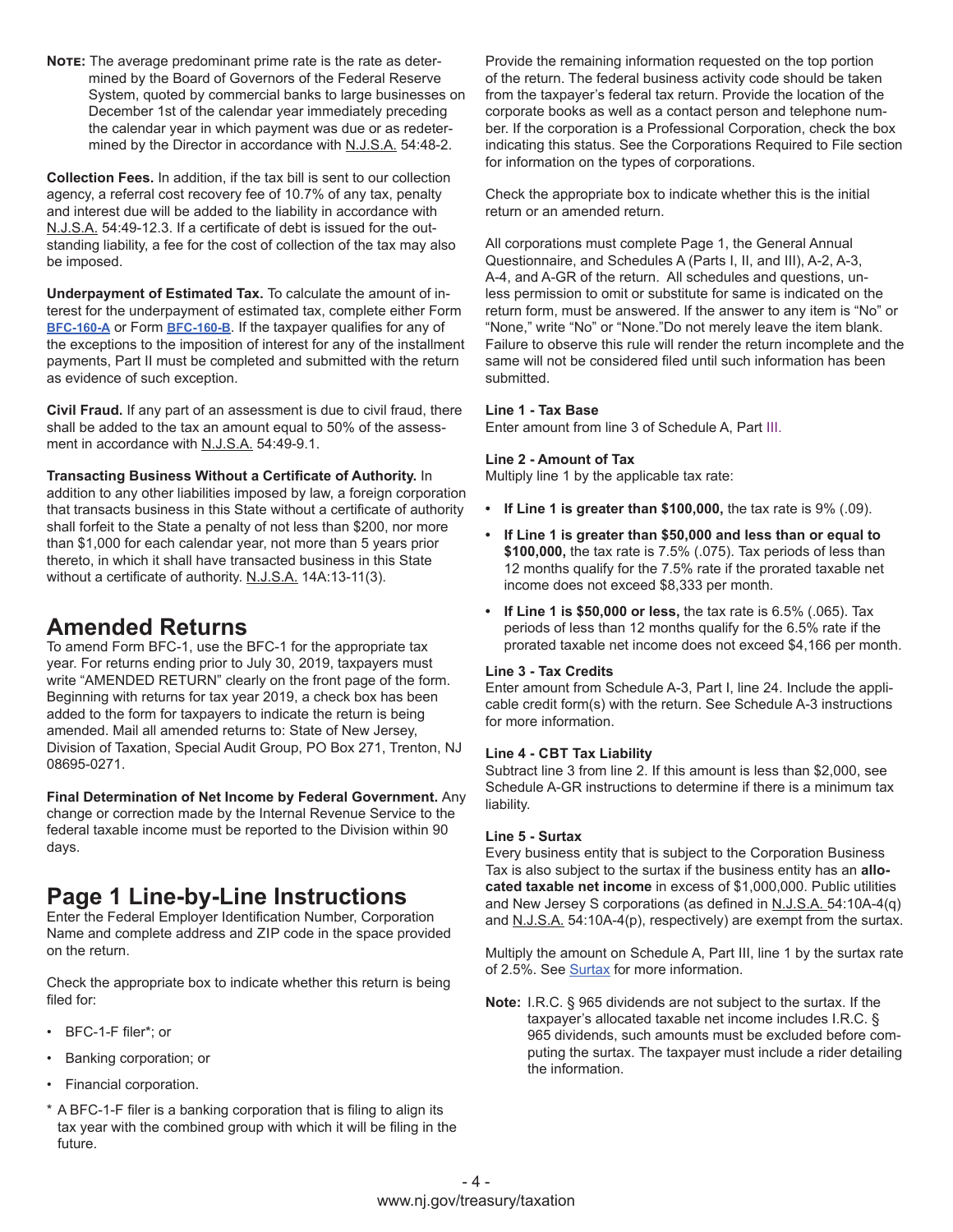Taxpayers cannot use tax credits to offset any surtax due.

#### **Line 6 - Tax Due**

Add the surtax calculated on line 5 to the greater of line 4 or minimum tax due from Schedule A-GR.

**Note:** If taxpayer is using a tax credit that can be applied to 100% of the tax liability, add the surtax (if applicable) to any remaining liability not exhausted on the credit form and enter the amount on line 6.

#### **Line 7 - Installment Payment**

Taxpayers are required to make installment payments of estimated tax. The requirement for making these payments is based on the amount of the total tax liability shown on the most recent return.

- **• If the 2019 Total Tax Liability is greater than \$500,** the taxpayer must make installment payments towards 2020. These payments are remitted on Form **[BFC-150](https://www.state.nj.us/treasury/taxation/prntbfc.shtml)** and are due on or before the 15th day of the 4th, 6th, 9th and 12th months of the tax year. Taxpayers with gross receipts greater than or equal to \$50,000,000 must make installment payments on the 15th day of the 4th, 6th, and 12th months of the tax year.
- **• If the 2019 Total Tax Liability is \$500 or less,** installment payments may be made as indicated above **OR** in lieu of making installment payments, the taxpayer may make a payment of 50% of the 2019 total tax liability. For taxpayers who qualify and want to take advantage of this option, enter on line 7, 50% of the amount on line 6. This will become part of the payment to be made with the 2019 return and installment payments will not be required. This payment should be claimed as a credit when filing the 2020 return.

#### **Line 8 - Professional Corporation Fees**

Enter amount from Schedule PC, line 7.

**Note:** Check the box on Page 1 to indicate the corporation is a Professional Corporation.

See Schedule PC instructions for information about filing requirements and examples of professional corporations.

#### **Line 9 - Total Tax and Professional Corporation Fees**  Enter the total of lines 6, 7, and 8.

### **Line 10a - Payments and Credits**

Include on this line:

- Installment tax payments made for 2019;
- Amounts paid with tentative return (form BFC-200-T);
- Any overpayment from the preceding tax return that the taxpayer elected to have credited to the current year's tax. Do not include any amount of the overpayment that the taxpayer elected to have refunded.
- **Note:** Professional corporation installment payments from the prior year may not be used to offset any current year tax liability and are NOT eligible for refund.

#### **Line 10b - Payments made by Partnerships**

Include the total payments made by partnerships on behalf of the taxpayer that are reported in Column 7 on Schedule P-1. Submit copies of the NJK-1s or K-1s (as applicable) reflecting payments made by each partnership entity.

#### **Line 10c - Refundable Tax Credits**

Enter the amount from Schedule A-3, Part II, line 5. Include the applicable credit form(s) with the return. See Schedule A-3 instructions for more information.

#### **Amount Due or Overpayment - Lines 11–17**

Compare Lines 10d and 9.

- If Line 10d is less than Line 9, you have a balance due. Complete Lines 11, 12, and 13.
- If Line 10d is more than Line 9, you have an overpayment. Complete Line 12 (if applicable) and lines 14 through 17.

#### **Line 11 - Balance of Tax Due**

Subtract line 10d from 9 and enter the difference.

#### **Line 12 - Penalty and Interest Due**

Include any penalties and interest. See the Penalties and Interest section for information.

**Note**: If the taxpayer has an overpayment or no tax liability and has calculated penalties and interest due, such amounts must be added to the balance due line or subtracted from the overpayment.

#### **Line 13 - Total Balance Due**

Enter the total of line 11 and line 12.

#### **Line 14 - Amount Overpaid**

Subtract the sum of line 9 and line 12 (if applicable) from the amount on line 10d.

#### **Line 15 - Refund**

Enter the amount of your overpayment that you want refunded.

#### **Line 16 - Credit to 2020**

Enter the amount of your overpayment that you want to credit to your 2020 tax liability.

#### **Line 17 - Credit to a Combined Group**

Enter the amount of your overpayment that you want to credit to a combined group. Also include the Unitary ID Number and tax return year to which it is to be applied.

**Note:** An overpayment of tax by a corporation can only be credited to a combined group of which the corporation is a member.

#### **Certification of Inactivity**

An inactive corporation is a corporation that, during the entire period covered by the tax return, did not conduct any business, did not have any income, receipts or expenses, and did not own any assets. Payment for the related minimum tax and the installment payment (if applicable) must be submitted with page 1 of Form BFC-1. An inactive corporation is a corporation that, during the entire period covered by the tax return, did not conduct any business, did not have any income, receipts or expenses, and did not own any assets. Inactive corporations must complete Page 1, the General Annual Questionnaire, and Schedules A (Parts I, II, and III), A-2, A-3, A-4, and A-GR of the BFC-1. A corporate officer must sign and certify that the corporation did not conduct any business, did not have any income, receipts, or expenses, and did not own any assets during the entire period covered by the tax return.

#### **Signature**

Each return must be signed by an officer of the corporation who is authorized to attest to the truth of the statements contained therein. The fact that an individual's name is signed on the return shall be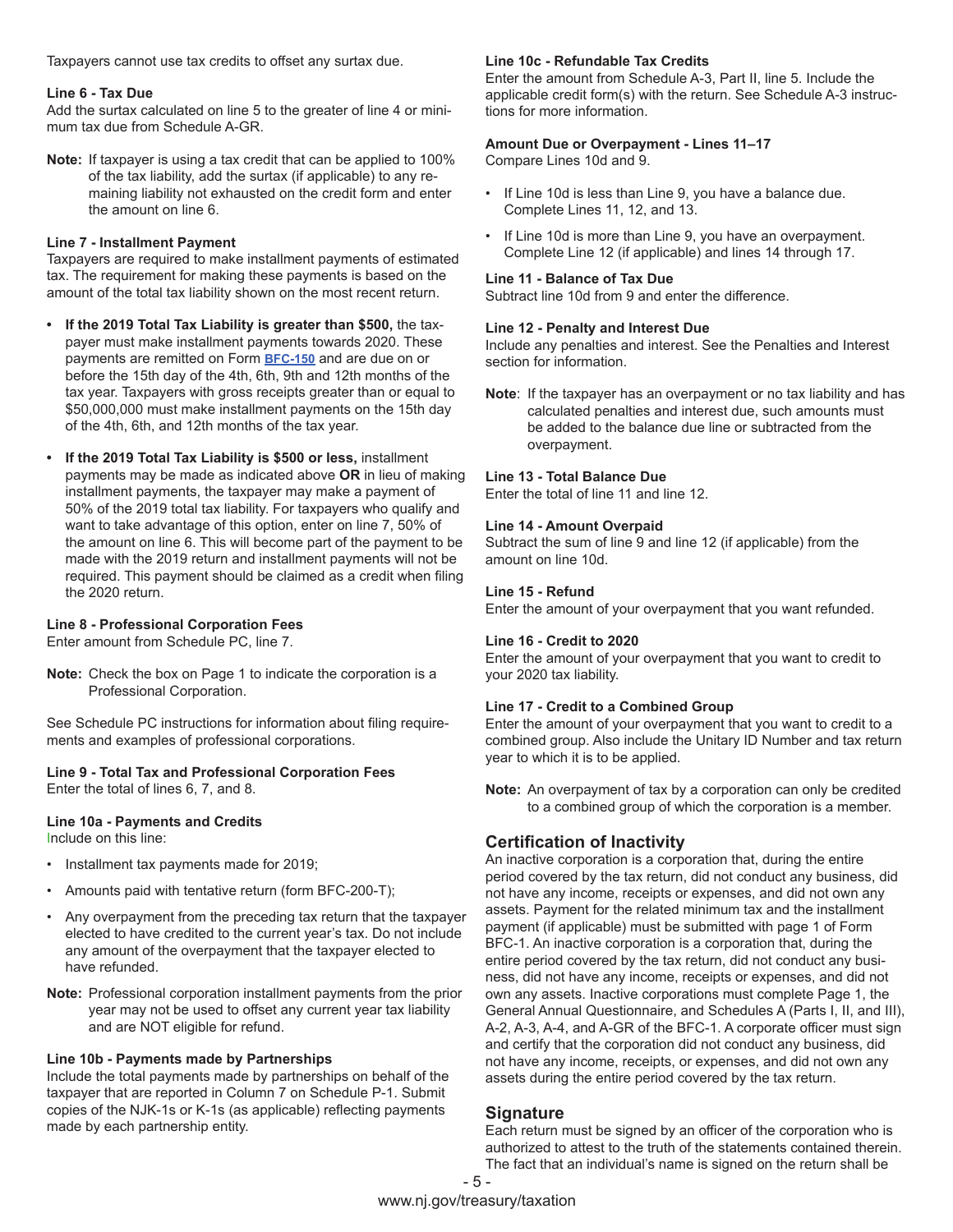prima facie evidence that such individual is authorized to sign the return on behalf of the corporation.

**Tax preparers** who fail to sign the return or provide their assigned tax identification number shall be liable for a \$25 penalty for each such failure. If the tax preparer is not self-employed, the name of the tax preparer's employer and the employer's tax identification number should also be provided. In the case of a corporation in liquidation or in the hands of a receiver or trustee, certification shall be made by the person responsible for the conduct of the affairs of such corporation.

### **General Annual Questionnaire**

NEW FOR All taxpayers must answer all questions on this schedule. **ITT If** necessary, include a rider detailing the information requested in the questions.

### **Schedule A**

Every taxpayer must complete this schedule.

#### **Part I – Computation of Entire Net Income Lines 4b and 4c - FDII and GILTI**

For tax years beginning on and after January 1, 2018, the **gross** I.R.C. § 951A and the **gross** I.R.C. § 250(b) amounts included in income for federal purposes must be included for New Jersey purposes. Enter the gross I.R.C. § 951A (GILTI) and/or the gross I.R.C. § 250(b) (FDII) amounts. Include a copy of federal Schedule 8993 and 8992 that were completed and submitted with federal Form 1120. **Do not enter the net numbers.** The I.R.C. § 250(a) deductions are taken in Schedule A Part II since the I.R.C. § 250(a) deductions permitted by N.J.S.A. 54:10A-4.15 are special deductions taken below line 28 for federal purposes.

> To avoid double reporting the income on Schedule A, Part I, taxpayers must reduce the amounts reported on any other lines by the amount of the FDII and GILTI included on lines 4b and 4c.

I.R.C. § 951A and I.R.C. § 250(b) are not dividends nor are they deemed dividends; they are their own category of income. FDII and GILTI are included on different lines for federal and New Jersey purposes.

**Note**: There is an equivalent deduction allowable for New Jersey purposes in the amount of the deduction allowable and taken for federal purposes under I.R.C. § 250(a). In completing Schedule A, a taxpayer must include the gross amounts of the income reported for federal purposes pursuant to I.R.C. § 951A and I.R.C. § 250. A deduction is allowed based on the same amounts of the deductions that were taken and allowed for federal purposes. See Schedule A, Part II, lines 14(a) and 14(b).

#### **Line 8 and Line 9**

Include a rider or schedules showing the same information shown on federal Form 1120, Schedule D and/or Form 4797. Gains and losses resulting from the disposition of property where a I.R.C. § 179 expense deduction was passed through to S corporation shareholders are not reported on federal Form 4797, and should be reported on Schedule A, Part I, Line 10. If a sale of shares of stock or partnership interest resulted in a taxable transfer of a controlling interest in certain commercial real property under N.J.S.A. 54:15C-1, indicate on a rider.

#### **Line 28 - Taxable income before federal net operating loss deductions and federal special deductions**

The amount on line 28 must agree with line 28, page 1, of the taxpayer's unconsolidated federal Form 1120 or the appropriate line from the appropriate line of any other federal corporate return filed.

If the corporation has not filed a separate federal income tax return, taxpayer must explain and reconcile the differences on a rider.

#### **Part II – Modifications to ENTIRE NET INCOME Additions**

#### **Line 1 - Taxable income/(loss)**

Enter the amount from Schedule A, Part I, line 28.

#### **Line 3 - Other federally exempt income**

For tax years beginning on and after January 1, 2018, all income that was exempt for federal income tax purposes under any provision of the Internal Revenue Code or any federal law must be added back. If such amounts were not added back on any other line of Schedule A, include such amounts on Line 3 and include a rider detailing such amounts and such provisions of the Internal Revenue Code.

#### **Line 4 - Interest on federal, state, municipal, and other obligations**

Include any interest income that was not taxable for federal income tax purposes and was not included in taxable net income reported on line 1.

#### **Line 5 - New Jersey State and other states taxes**

Enter the total taxes paid or accrued to the United States, a possession or territory of the United States, a state, a political subdivision thereof, or the District of Columbia, or to any foreign country, state, province, territory or subdivisions thereof, on or measured by profits or income, business presence or business activity, including any foreign withholding tax, or any sales and use tax paid by a utility vendor, taken as a deduction in Part I of Schedule A and reflected in line 28. For additional information see Technical Bulletin **[TB-80](http://www.state.nj.us/treasury/taxation/pdf/pubs/tb/tb80.pdf
)**, *Addback of Other States' Taxes,* and the Schedule H instructions

#### **Line 6 - Related party interest addback**

Enter the total amount of interest deducted on Schedule A that was paid to related members and reported on Schedule G, Part I. See Schedule G instructions for more information.

#### **Line 7 - Related party intangible expenses and costs addback**

Enter the total amount of intangible expenses and costs deducted on Schedule A that was paid to related members and reported on Schedule G, Part II. See Schedule G instructions for more information.

#### **Line 8 - I.R.C. § 965 deductions and exemptions**

The I.R.C. § 965(c) deduction and any federally exempt I.R.C. § 965 amounts must be added back on line 8, Part II, Schedule A. Include a copy of the I.R.C. § 965 Transition Tax Statement filed with your federal return.

#### **Line 9 - Depreciation modification being added to income**

Enter the depreciation and other adjustments being added to income. See Schedule S instructions for more information.

#### **Line 10 - Other additions**

Report any other additions to income for which a place has not been provided somewhere else on the return. This includes, but is not limited to: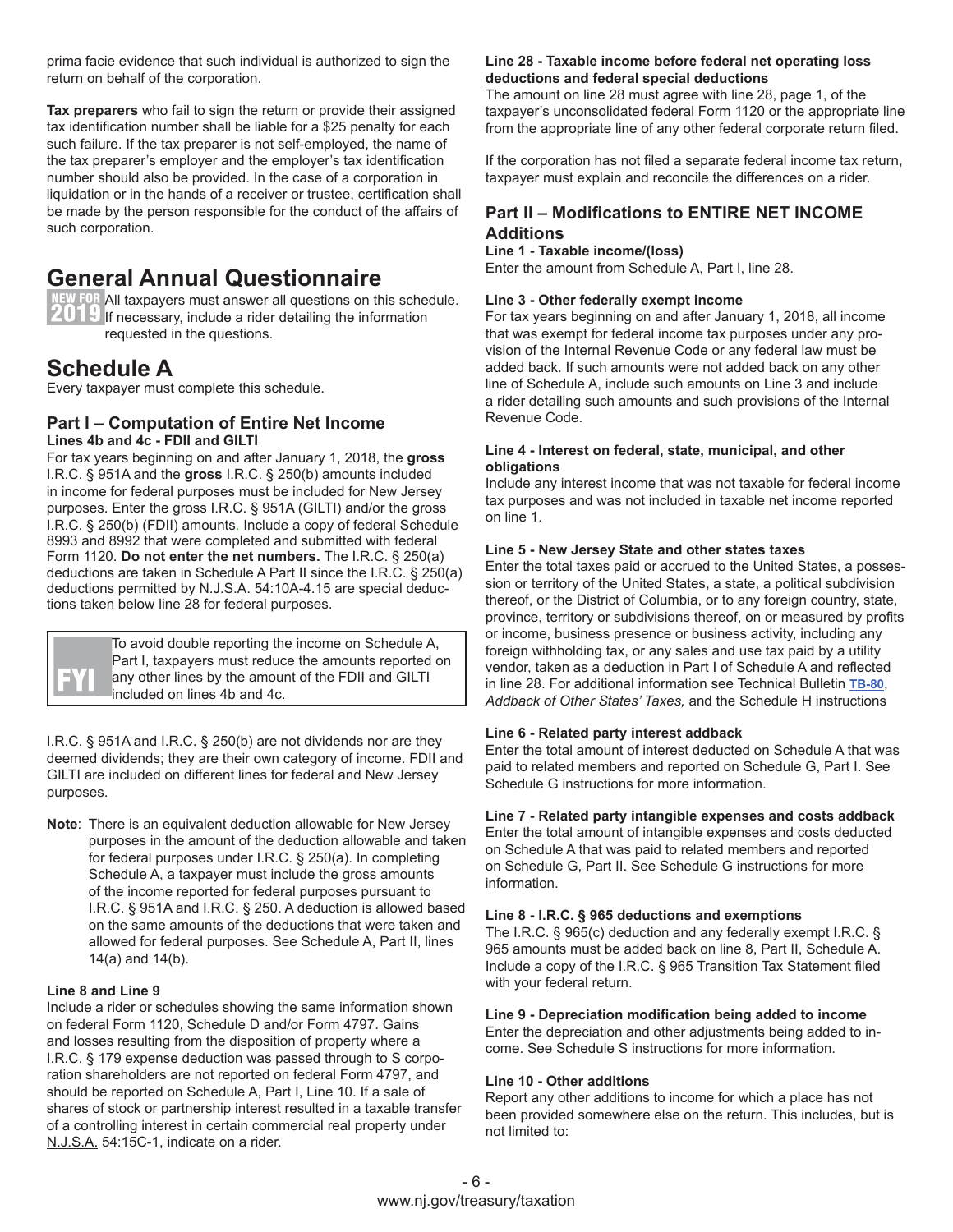- I.R.C. § 199 or § 199A amounts that were deducted for federal purposes;
- Net of I.R.C. § 965(a) amount and any I.R.C. § 965(c) deduction or other federally exempt I.R.C. § 965 amounts reported on Schedule A, Part II, line 8;
- Any deductions for research and experimental expenditures, to the extent that those research and experimental expenditures are qualified research expenses or basic research payments for which an amount of credit is claimed pursuant to section 1 of P.L.1993, c.175 (C.54:10A-5.24) unless those research and experimental expenditures are also used to compute a federal credit claimed pursuant to I.R.C. § 41.

Include separate riders explaining any items reported.

#### **Line 11 - Taxable income/(loss) with additions**

Add line 1 through line 10 and enter the total.

#### **Deductions**

#### **Line 12 - Depreciation modification being subtracted from income**

Enter the depreciation and other adjustments being subtracted from income. See Schedule S instructions for more information.

#### **Line 13 - Previously Taxed Dividends**

If line 1 includes any dividends that were previously taxed for New Jersey purposes, complete Schedule PT and Schedule R to determine the amount that can be deducted. Include only dividends that were taxed in a prior tax year by New Jersey. Do no include any federal previously taxed income that was not taxed by New Jersey. Schedule PT is not included in the BFC-1 packet. The schedule is available on the Division's **[website](https://www.state.nj.us/treasury/taxation/prntcbt.shtml)**.

#### **Lines 14(a) and 14(b) - I.R.C. § 250(a) deduction**

If line 1 includes GILTI and/or FDII amounts, enter the amount of the deduction allowable and taken for federal purposes under I.R.C. § 250(a) on the appropriate line. Include a copy of federal Form 8992 and/or 8993.

#### **Line 15 - I.R.C. § 78 Gross-up**

The portion of any I.R.C. § 78 gross-up included in dividend income on line 4 of Schedule A, Part I, that is not excluded/deducted from taxable net income elsewhere, may be deducted on this line. Include a copy of federal foreign tax credit, Form 1118.

**Note:** I.R.C. § 78 gross-up amounts cannot be included in the dividend exclusion calculation on Schedule R or Schedule RT. In addition, if any portion of the Section 78 amount is included in the taxpayer's Section 250 deduction, the amount being deducted on line 15 must be reduced accordingly.

#### **Line 17a - Nonoperational Activity**

Enter the net effect of the elimination of nonoperational activity from Schedule O, Part I, line 36. Schedule O is not included in the BFC-1 packet. The schedule is available on the Division's **[website](https://www.state.nj.us/treasury/taxation/prntcbt.shtml)**.

#### **Line 17b - Nonunitary Partnership Income**

NEW FOR Enter the net effect of the elimination of nonunitary **THE partnership income and expenses from Schedule P-1,** Part II, line 4.

#### **Line 18 - Other deductions**

Report any other deduction adjustments for which a place has not been provided somewhere else on the return. The taxpayer must include a rider detailing the information.

#### **Line 19 - Total Deductions**

Add line 12 through line 18 and enter the total.

**Line 20 - Entire Net Income/(Loss) Subtotal** Subtract line 19 from line 11 and enter the total.

#### **Line 21 - Allocation Factor from Schedule J**

Enter allocation factor from Schedule J. If all receipts were derived from only New Jersey sources, enter 1.000000. See Schedule J instructions for more information.

#### **Line 22 - Allocated entire net income/(loss) before net operating loss deductions and dividend exclusion**

Multiply line 20 by line 21 and enter the result.

- **• If the amount is zero or less,** this is the taxpayer's current year net operating loss that can be carried forward as a post-allocation net operating loss (NOL) deduction to a succeeding tax period pursuant to N.J.S.A. 54:10A-4(v).
- **• If the amount is a positive number,** the taxpayer must first use any unused unexpired prior net operating loss conversion carryovers pursuant to  $N.J.S.A.$  54:10A-4(u). This deduction occurs on Schedule A, Part II, line 23. If the taxpayer does not have any unused unexpired prior net operating loss conversion carryovers, enter zero.
- **Note:** A net operating loss is the excess of allowable deductions over gross income used in computing entire net income. Neither a net operating loss deduction nor the dividend exclusion is an allowable deduction in computing a net operating loss. Post-allocation net operating losses expire 20 privilege periods after the loss was originally generated. Information on the net operating losses must be detailed on Form 500.



#### **Line 23 - Prior year net operating loss (PNOL) deduction**

NEW FOR Any unused and unexpired net operating loss carryovers  $\mathcal{I} \cap \mathcal{I}$  that were calculated on a pre-allocation basis (net

operation losses from tax years ending prior to July 31, 2019) must be converted to an allocated prior net operating loss conversion carryover (PNOL) before they can be used.

To calculate a PNOL conversion carryover, a taxpayer must first calculate its pre-allocated net operating losses for each preceding privilege period, then multiply those amounts by its allocation factor from the last privilege period ending prior to July 31, 2019. Use Worksheet 500-P (Prior Net Operating Loss Conversion Worksheet) to calculate the conversion. See Form 500 instructions for more information.

**Note:** PNOLs expire 20-privilege periods after the loss was originally generated.

#### **Line 24 - Allocated entire net income before post allocation net operating loss deduction**

- 7 - Subtract line 23 from line 22 and enter the result.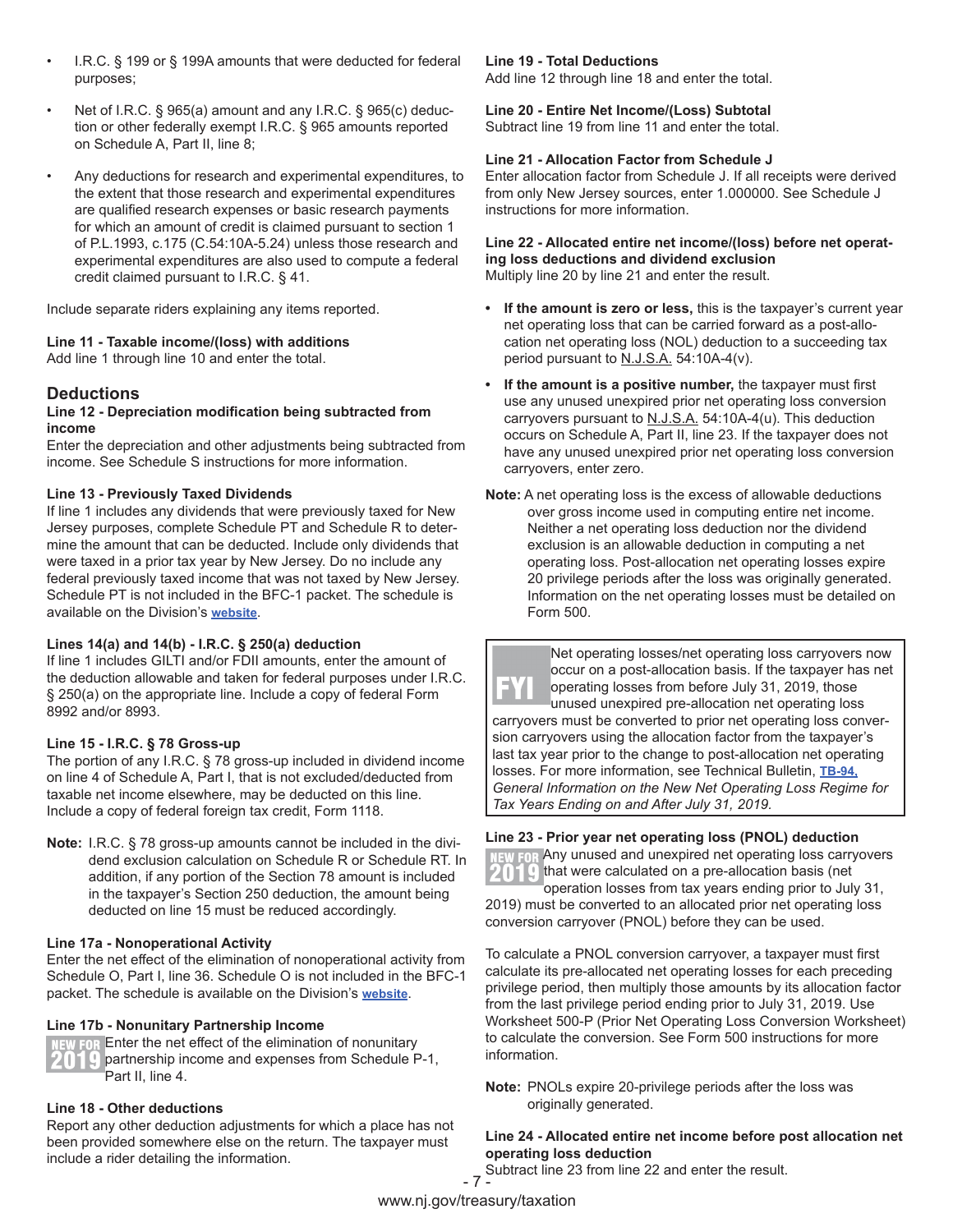- **• If the amount is zero or less,** skip lines 25 through 30 and enter zero on line 31.
- **• If the amount is a positive number,** continue to line 25.

**Line 25 - Post-allocation net operating loss (NOL) deduction**  Taxpayers with net operating losses generated in tax years ending on and after July 31, 2019, can use such losses as a post-allocation net operating loss deduction. A post allocation net operating loss can be carried forward for 20 privilege periods. The post allocation net operating loss deduction is subtracted from allocated entire net income after the taxpayer uses all of its PNOLs if the taxpayer still has allocated entire net income after the PNOL subtraction. See Form 500 instruction for more information.

**Note:** A taxable member that leaves a New Jersey combined group may take their share of the combined group post-allocation net operating loss carryover when leaving the combined group. In subsequent privilege periods, if such a taxable member leaves the New Jersey combined group and files a New Jersey separate return, the taxpayer may use their share of the combined group post-allocation net operating loss carryover deduction that the taxpayer took with them when the taxpayer left the New Jersey combined group and deduct said post-allocation net operating loss carryover deduction on Schedule A, Part II, line 25.

#### **Line 26 - Allocated entire net income before allocated dividend exclusion**

Subtract line 25 from line 24 and enter the result. If the amount is zero or less, enter zero here and on line 31.

#### **Line 27 - Allocated Dividend Exclusion**

Enter the amount from Schedule R. If the tax period covered by the return began **before** January 1, 2019, use the amount from Schedule R, Part I, line 12. If the tax period began **on or after** January 1, 2019, use the amount from Schedule R, Part III, line 13. See Schedule R instructions for more information.

**Note:** The amount of the dividend exclusion allowed to be taken as a deduction is limited to the amount of income reported on line 26 for the tax year.

EW FOR Pursuant to <u>N.J.S.A.</u> 54:10A-4(k)(5), N.J.S.A. 54:10A-4(u),  $[1]$   $[2]$  N.J.S.A. 54:10A-4(v), and N.J.S.A. 54:10A-4(w), the dividend exclusion is now an allocated exclusion.

#### **Line 28 - If Schedule R, Part III, was completed, enter amount from Schedule RT, Part I, line 2, if applicable**

Enter the amount reported on Schedule RT, Part I, line 2, otherwise enter zero. See Schedule RT instructions for information.

#### **Line 29 - Allocated entire net income subtotal**

Subtract lines 27 and 28 from line 26 and enter the total.

#### **Line 30 - Allocated dividend income from certain subsidiaries**

Enter the amount reported on Section B or Section C Part II of Schedule R, otherwise enter zero. See Schedule R instructions for information.

**Line 31 - Taxable net income subtotal before I.B.F. exclusion** Add line 29 and line 30 and enter the total.

#### **Line 32 - International Banking Facility Exclusion**

(**a) I.B.F. Exclusion.** A banking corporation that is operating as an International Banking Facility may be eligible for an I.B.F. exclusion. Information on the exclusion can be found at N.J.A.C. 18:7-5.2(a)2vii and N.J.A.C. 18:7-16.

**(b) Allocated I.B.F. Exclusion.** Multiply the I.B.F. exclusion on line 32a by the allocation factor reported on line 21, and enter the amount.

#### **Line 33 - Taxable net income**

Subtract lines 32b from line 31 and enter the total.

#### **Part III – Computation of New Jersey Tax Base Line 1 - Taxable net income**

Enter the amount from Schedule A, Part II, line 33.

#### **Line 2a - Allocated New Jersey Nonoperational Income**

Enter the amount from Schedule O, Part III. See Schedule O for more information. The schedule is available on the Division's **[website](https://www.state.nj.us/treasury/taxation/prntcbt.shtml)**.

**Note:** Taxpayers cannot net nonoperational losses against operational income.

#### **Line 2b - Allocated Nonunitary Partnership Income**

Enter the amount from Schedule P-1, Part II, line 5. See Schedule P-1 instructions for more information.

**Note:** Taxpayers cannot net nonunitary partnership losses against operational income.

#### **Line 3 - Tax Base**

Add line 1 to line 2a and/or line 2b, if applicable, and enter the total.

#### **Schedule A-2 Cost of Goods Sold**

The amounts reported on this schedule must be the same as the amounts reported on the taxpayer's Form 1125-A of the federal pro forma or federal return, whichever is applicable.

#### **Schedule A-3 Summary of Tax Credits**

This schedule must be completed if any tax credits are being claimed for the current tax period. Any tax credit(s) claimed on this schedule must be documented with a valid New Jersey Corporation Business Tax Credit Form and must be included with the tax return. See the Additional Forms and Instructions section for a list of available credit forms and for instructions on obtaining them. If the taxpayer is claiming a valid tax credit that is allowable in accordance with the New Jersey Corporation Business Tax Act for which a place has not been provided somewhere else on the schedule, report the amount on line 23 of Schedule A-3.

#### **Part I – Tax Credits Used Against Liability**

The total on line 24 must equal the amount reported on page 1, line 3. Amounts to be entered are calculated on the credit forms. See the specific New Jersey Corporation Business Tax Credit Form for information about each credit.

**Note:** Most tax credits cannot reduce the tax liability below the minimum tax. However, there are rare instances where it can. Follow the instructions on the credit form regarding how and where to record the information to ensure the credit is properly offsetting the tax liability.

#### **Part II – Refundable Tax Credits**

If the credit form calculates an amount to be refunded, enter the refundable portion on the appropriate line. The total on line 5 must equal the amount reported on page 1, line 10c.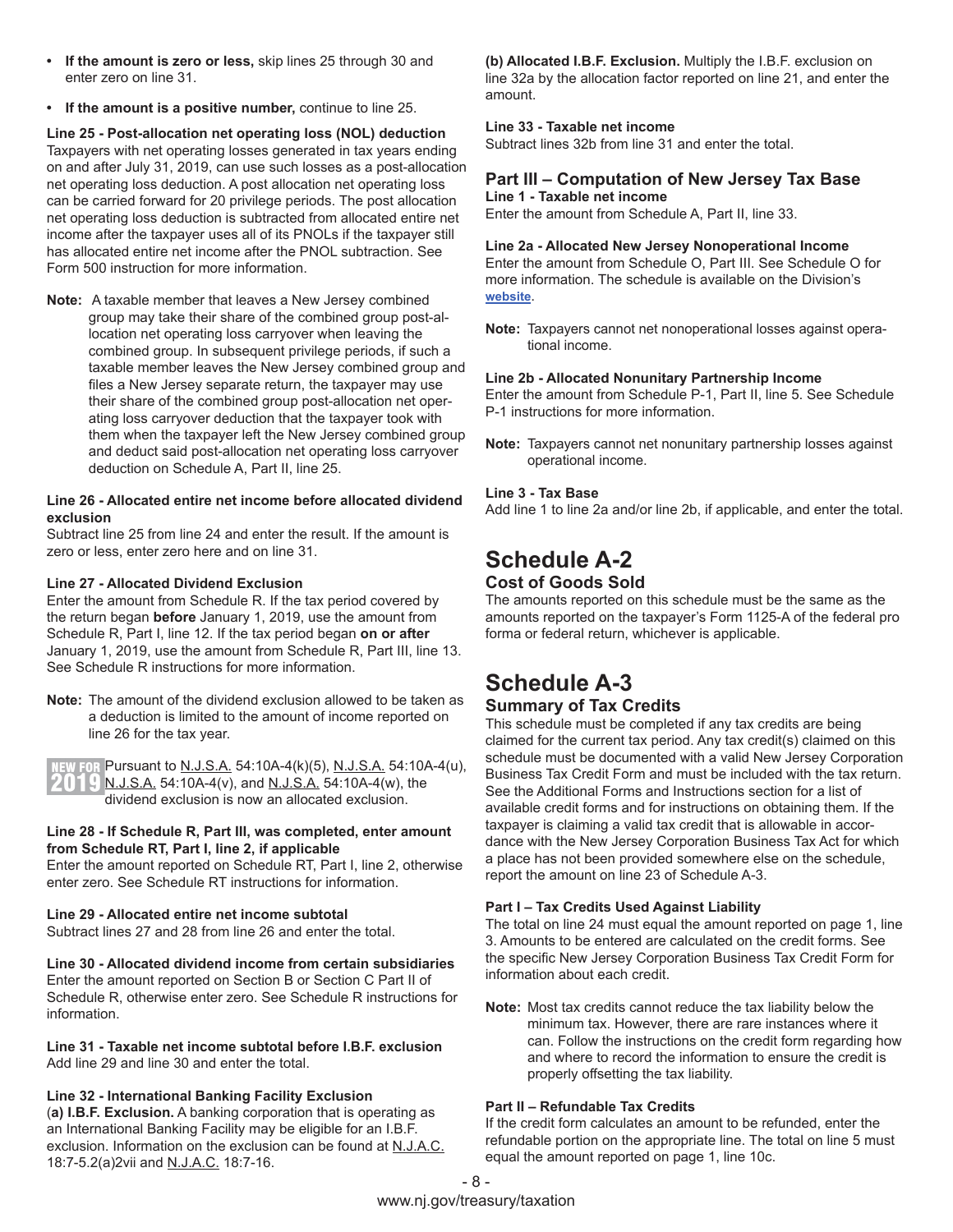### **Schedule A-4**

#### **Summary Schedule**

Every corporation must complete this schedule. Report the information on each line of Schedule A-4 from the return schedules indicated. All lines must be completed as applicable. Non-allocating taxpayers must enter 1.000000 on the appropriate line(s).

### **Schedule A-GR**

#### **Computation of New Jersey Gross Receipts and Minimum Tax**

If the amount reported on page 1, line 4 is less than \$2,000, complete this schedule. Enter the greater of the computed tax liability or the amount from Schedule A-GR, line 7 onto BFC-1, page 1, line 6.

The minimum tax is assessed based on the New Jersey Gross Receipts as follows:

| <b>New Jersey Gross Receipts</b>            | Minimum Tax |
|---------------------------------------------|-------------|
| Less than \$100,000                         | \$500       |
| \$100,000 or more but less than \$250,000   | \$750       |
| \$250,000 or more but less than \$500,000   | \$1,000     |
| \$500,000 or more but less than \$1,000,000 | \$1.500     |
| \$1,000,000 or more                         | \$2,000     |

If a taxpayer is filing a separate return and is a member of an affiliated or controlled group (as per I.R.C. § 1504 or § 1563) that has a total payroll of \$5,000,000 or more for the tax year, the minimum tax is \$2,000 regardless of the amount of the taxpayer's New Jersey gross receipts. In such instances, Schedule A-GR need not be completed. Tax years of less than 12 months are subject to the higher minimum tax if the prorated total payroll exceeds \$416,667 per month. Total payroll refers to the total payroll of the affiliated group rather than total New Jersey payroll of a single corporation. Taxpayers that are members of an affiliated or controlled group must submit a schedule of payroll per member and a copy of the taxpayer's federal affiliations schedule, Form 851, with the return.

**The minimum tax cannot be prorated. In general, zero (0) returns are not permitted.**

### **Schedule A-7**

#### **Gross Income Test for Financial Businesses**

Financial businesses must derive 75% of their gross income from the financial activities enumerated at N.J.A.C. 18:7-1.16(a)1 through (a)7. Qualifying corporations must complete Schedule A-7 and file it along with the tax return Form BFC-1. Taxpayers who do not meet the 75% gross income test must file the Corporation Business Tax Return, Form CBT-100. For more information on Schedule A-7, write to: Special Audit Section, Division of Taxation, PO Box 271, Trenton, NJ 08695-0271, or call 609-292-5300. Questions regarding banking facilities and financial businesses can be directed to 609-292-5300.

### **Schedule B Balance Sheet**

Every taxpayer must complete this schedule. The amounts reported must be the same as the year-end figures shown on the taxpayer's books. Where applicable, data must match amounts reported on Schedule L of the federal pro forma or federal return. If not, explain and reconcile on rider. Consolidated information is not permitted on separate returns. If the taxpayer is included in

a consolidated federal income tax return, this schedule must be completed by the taxpayer on its own separate basis.

#### **Schedule C and Schedule C-1 Reconciliation of Income per Books with Income per Return AND Analysis of Unappropriated Retained Earnings per Books**

Every corporation must complete these schedules or submit legible copies of Schedules M-1 and M-2 from their unconsolidated federal Form 1120.

Any taxpayer that files an unconsolidated federal Form 1120 may submit copies of Schedules M-1 and M-2 in lieu of completing Schedules C and C-1 of the BFC-1. The copies must be legible and each page must include the taxpayer's name and tax identification number.

**Note:** Line 8 of Schedule M-2 must correspond with the unappropriated retained earnings reported for the end of the tax year on Schedule B.

If taxpayer files federal Schedule M-3, New Jersey Schedule C must still be filed, and a copy of federal Schedule M-3 must be included with the taxpayer's New Jersey BFC-1 return. If the taxpayer is part of a consolidated filing, but is filing a separate return in New Jersey, then the federal Schedule M-3 must be on a separate entity basis.

### **Schedule F**

#### **General Information and Compensation**

All applicable information should be provided for each corporate officer regardless of whether compensation was received. The date reported on Schedule F must match what is reported on federal Form 1125-E.

### **Schedule G**

#### **Interest**

If the taxpayer is claiming an exception to the disallowance of the expense reported in Part I or Part II of Schedule G, the taxpayer must complete and include Schedule G-2. Schedule G-2 is not included in the BFC-1 packet. The schedule is available on the Division's **[website](https://www.state.nj.us/treasury/taxation/prntcbt.shtml)**.

**Note:** For tax years beginning on or after January 1, 2018, the treaty exceptions have been limited pursuant to P.L. 2018, c. 48. There are additional requirements to meet the treaty exceptions that are reported for the purposes of Part I and Part II of Schedule G. See the instructions for Schedule G-2 for more information.

#### **Definitions**

*Related member* means a person that, with respect to the taxpayer during all or any portion of the tax year is (1) a related entity, (2) a component member as defined in subsection (b) of I.R.C. § 1563, (3) a person to or from whom there is attribution of stock ownership in accordance with subsection (e) of I.R.C. § 1563, or (4) a person that, notwithstanding its form of organization, bears the same relationship to the taxpayer as a person described in (1) through (3) of this definition.

*Related entity* means (1) a stockholder who is an individual or a member of the stockholder's family enumerated in I.R.C. § 318, if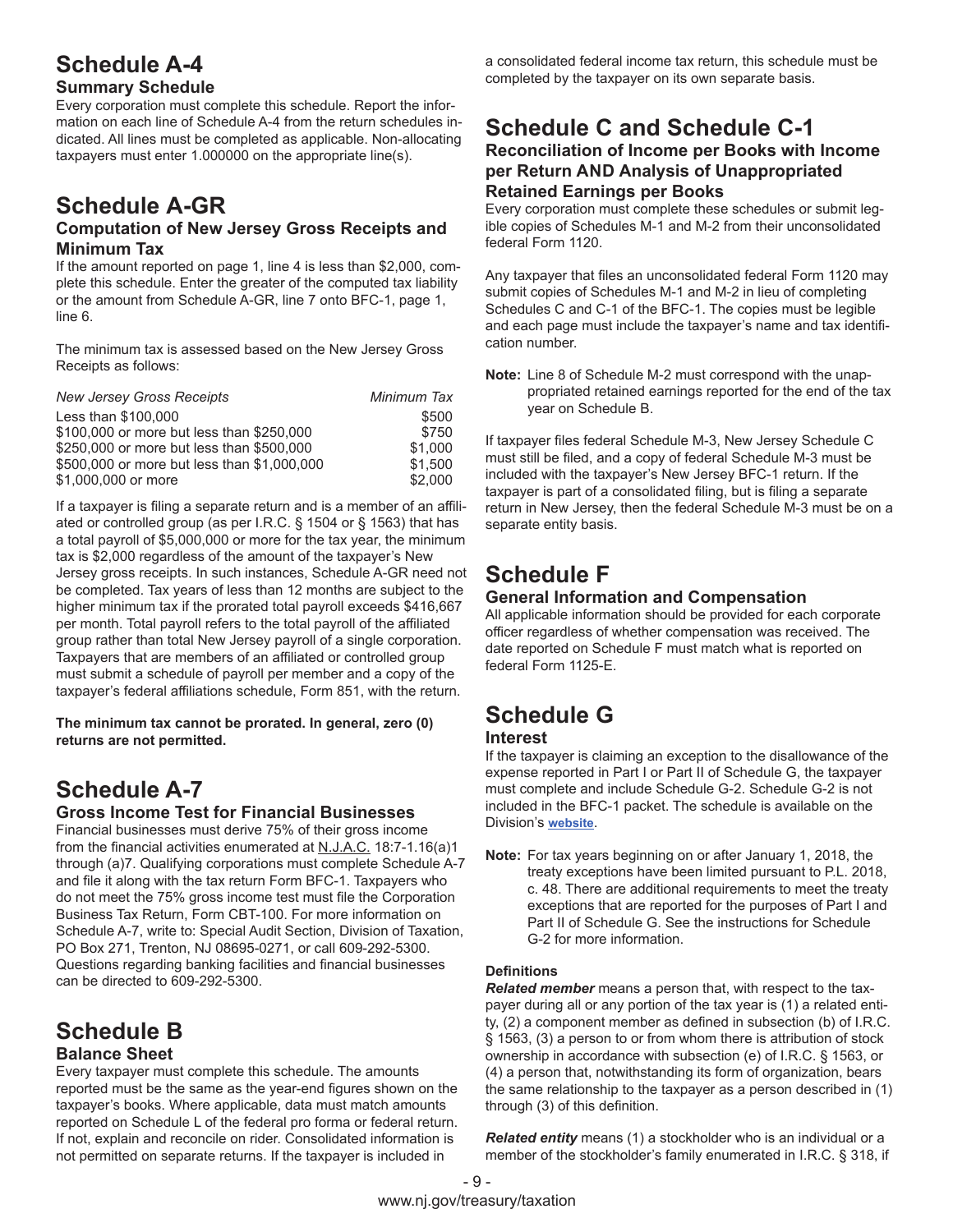the stockholder and the members of the stockholder's family own, directly, indirectly, beneficially or constructively, in the aggregate, at least 50% of the value of the taxpayer's outstanding stock; (2) a stockholder, or a stockholder's partnership, limited liability company, estate, trust or corporation, if the stockholder and the stockholder's partnerships, limited liability companies, estates, trusts and corporations own directly, indirectly, beneficially or constructively, in the aggregate, at least 50% of the value of the taxpayer's outstanding stock; or (3) a corporation, or a party related to the corporation in a manner that would require an attribution of stock from the corporation to the party or from the party to the corporation under the attribution rules I.R.C. § 318, if the taxpayer owns, directly, indirectly, beneficially or constructively, at least 50% of the value of the corporation's outstanding stock. The attribution rules of I.R.C. § 318, shall apply for purposes of determining whether the ownership requirements of this definition have been met.

*Intangible expenses and costs* includes (1) expenses, losses, and costs, for, related to, or in connection directly or indirectly with the direct or indirect acquisition, use, maintenance or management, ownership, sale, exchange, or any other disposition of intangible property to the extent such amounts are allowed as deductions or costs in determining taxable income before operating loss deduction and special deductions for the tax year under the federal Internal Revenue Code of 1986, 26 U.S.C. s.1 et seq., (2) losses related to, or incurred in connection directly or indirectly with factoring transactions or discounting transactions, (3) royalty, patent, technical and copyright fees, (4) licensing fees, and (5) other similar expenses and costs.

**Intangible Property** means patents, patent applications, trade names, trademarks, service marks, copyrights, mask works, trade secrets and similar types of intangible assets.

**Intangible Interest Expenses and Costs means amounts** directly or indirectly allowed as deductions under I.R.C. § 163 for purposes of determining taxable income under the code to the extent such expenses and costs are directly or indirectly for, related to, or in connection with the direct or indirect acquisition, maintenance, management, ownership, sale, exchange or disposition of intangible property.

#### **Part I – Interest**

Interest paid, accrued, or incurred to related members that was deducted in computing taxable net income on line 28, Part I, Schedule A, must be reported on Schedule G, Part I. If the taxpayer is claiming an exception to the disallowance, complete and include Schedule G-2, and include the appropriate amount on Schedule G, Part I, line 1(b). Schedule G-2 is not included on the BFC-1 packet. The schedule is available on the Division's **[website](https://www.state.nj.us/treasury/taxation/prntcbt.shtml)**.

Do not include interest expenses and costs that were deducted directly or indirectly for, related to, or in connection with the direct or indirect acquisition, maintenance, management, ownership, sale, exchange, or disposition of intangible property in Part I of Schedule G.

#### **Part II – Interest expenses and costs and intangible expenses and costs**

Interest expenses and costs and intangible expenses and costs directly or indirectly paid, accrued, or incurred to, or in connection directly or indirectly with one or more direct or indirect transactions with one or more related members which were deducted in computing taxable net income on line 28, Part I, Schedule A, must be reported on Schedule G, Part II. If the taxpayer is claiming an exception to the disallowance, complete and include Schedule G-2, and include the appropriate amount on Schedule G, Part II,

line 1(b). Schedule G-2 is not included on the BFC-1 packet. The schedule is available on the Division's **[website](https://www.state.nj.us/treasury/taxation/prntcbt.shtml)**.

### **Schedule H**

#### **Taxes**

Itemize all taxes which were in any way deducted in arriving at taxable net income, whether reflected in Schedule A, Part I at line 2 (Cost of goods sold and/or operations), line 17 (Taxes), line 26 (Other deductions) or anywhere else on Schedule A.

### **Schedule J**

#### **Computation of Allocation Factor**

If taxpayer does not have receipts outside New Jersey, the allocation factor will be 100% (1.000000) and there is no need to complete this schedule. All other taxpayers must complete this schedule to calculate the allocation factor.

Only activities related to operational activity are to be used in computing the general allocation factors. If the taxpayer has nonoperational activity, see Schedule O. If the taxpayer has nonunitary partnership income, see Schedule P-1.

#### **Lines 1(a)-1(e) - Receipts Fraction**

Receipts from sales of tangible personal property are allocated to New Jersey if the goods are shipped to points within New Jersey. Receipts from the sale of goods are allocable to New Jersey if shipped to a New Jersey or a non-New Jersey customer where possession is transferred in New Jersey. Receipts from the sale of goods shipped to a taxpayer from outside of New Jersey to a New Jersey customer by a common carrier are allocable to New Jersey. Receipts from the sale of goods shipped from outside of New Jersey to a New Jersey location where the goods are picked up by a common carrier and transported to a customer outside of New Jersey are not allocable to New Jersey. Receipts from the following are allocable to New Jersey: services performed if the benefit of the service is received in New Jersey; rentals from property situated in New Jersey; royalties from the use in New Jersey of patents, copyrights, and trademarks; all other business receipts earned in New Jersey.

**Receipts from Sales of Capital Assets:** Receipts from sales of capital assets (property not held by the taxpayer for sale to customers in the regular course of business), either within or outside New Jersey, should be included in the numerator and the denominator based upon the net gain recognized and not upon gross selling prices. If the taxpayer's business is the buying and selling of real estate or the buying and selling of securities for trading purposes, gross receipts from the sale of such assets should be included in the numerator and the denominator of the receipts fraction.



NEW FOR For tax years ending on and after July 31, 2019, services **4** are sourced based on market sourcing not cost of performance.

**Note:** The amount of dividends (deemed and/or paid dividends) excluded from entire net income pursuant to N.J.S.A. 54:10A-4(k)(5), are not included in the numerator or denominator of the receipts fraction. However, the dividend (deemed and/or paid dividends) values that are not excluded **are** included in the numerator or denominator.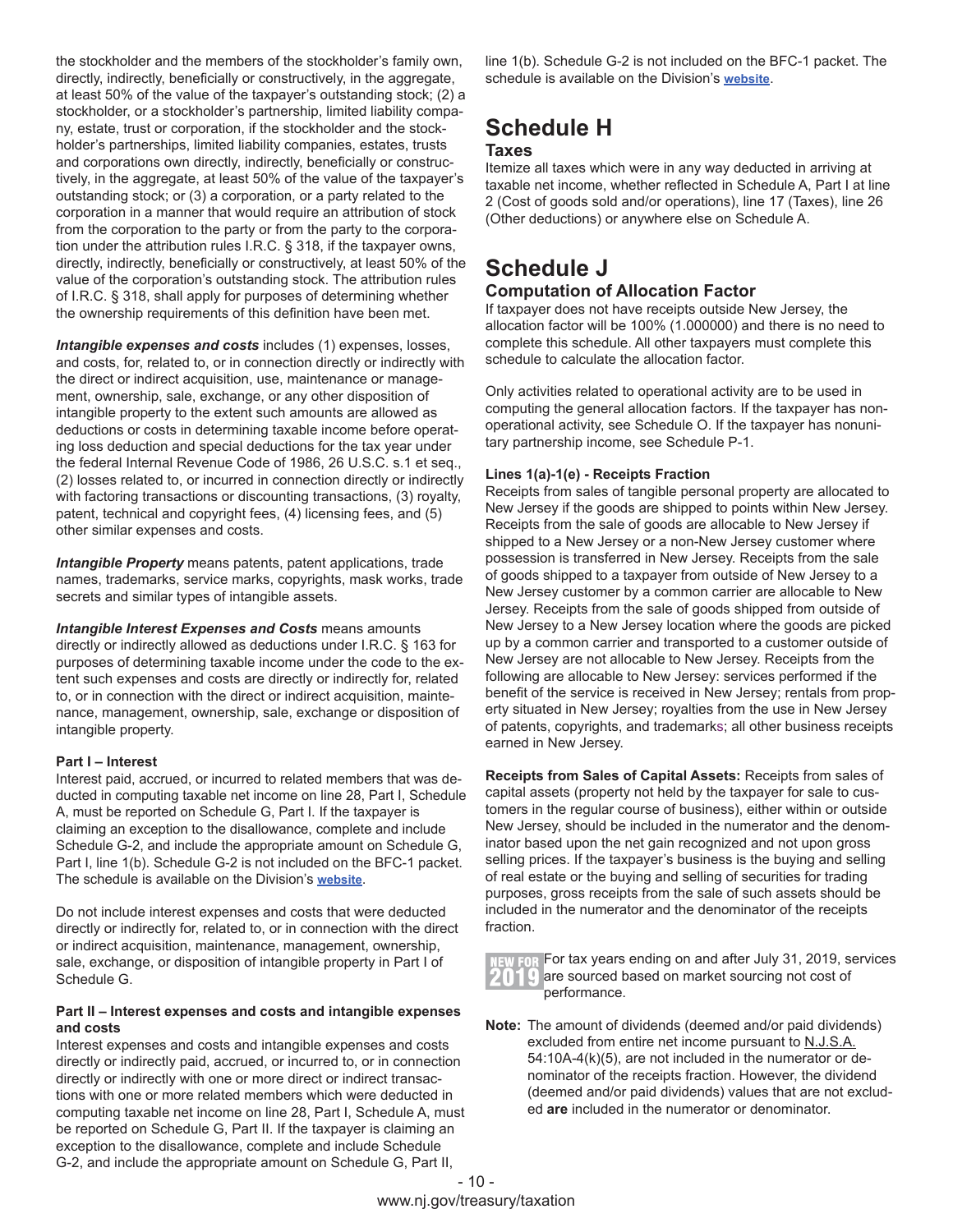Schedule J must be completed *after* calculating the DIVIDEND EXCLUSION line on the respective parts of Schedule R but *before* calculating the line for ALLOCATED DIVIDEND EXCLUSION.

**GILTI and FDII:** Include the GILTI and the receipts attributable to the FDII, net of the respective allowable IRC §250(a) deductions, in the allocation factor. The net amount of GILTI (i.e., the GILTI reduced by the I.R.C. § 250(a) GILTI deduction) and the net FDII (i.e., the receipts attributable to the FDII reduced by the I.R.C. § 250(a) FDII deduction) amounts are included in the numerator (if applicable) and the denominator. Do not include the underlying receipts of the controlled foreign corporation generating the GILTI in the numerator or denominator. See Technical Bulletin, TB-92(R), *Sourcing IRC § 951A (GILTI) and IRC §250 (FDII),* for more information.

#### **Line 1(h) - Single Sales Fraction**

Divide line 1(f) (New Jersey based receipts) divided by line 1(g) (Total Receipts everywhere) and enter the result. When computing the allocation factor in Schedule J, division must be carried to six (6) decimal places, e.g. 0.123456.

### **Schedule L**

#### **Allocation of New Jersey Corporation Business Tax for Banking and Financial Corporations Among New Jersey Municipalities**

**Column I –** Taxpayer must list all offices maintained in this State, by indicating the exact taxing district (municipality) and county.

**Note:** The mailing address of an office is not necessarily the taxing district.

**Column II –** (1) In the case of banking corporations, the deposit balances are to be used; (2) and in the case of financial corporations, the receipts allocable to such location are to be used.

**Column III –** The percentage indicated is based on the individual deposit balances for banking corporations or receipts for financial corporations divided by total deposit balances in New Jersey, or total receipts in New Jersey, respectively.

Totals required at bottom of Columns II and III are the sum of the individual taxing district amounts and percentages. Total percentage reported at Column III must equal 100%. Also, each individual computation should be carried to six decimal places.

### **Schedule P-1**

#### **Partnership Investment Analysis Part I - Partnership Information**

Itemize the investment in each partnership, limited liability company and any other entity that is treated for federal tax purposes as a partnership. List the name, the Federal Identification Number, and the date and state where organized for each partnership. Also, check the type of ownership (general or limited), the tax accounting method used to reflect your share of partnership activity on this return (flow through method or separate accounting) and whether or not the partnership has nexus in New Jersey. Itemize in Column 7 the amount of tax payments made on behalf of the taxpayer by partnership entities. Carry the total amount of taxes paid on behalf of taxpayer to page 1, line 10(b). Include a copy of Schedule NJK-1 from Form NJ-1065. Any one member limited liability company must be included on this schedule.

#### **Part II - Separate Accounting of Nonunitary Partnership Income**

Taxpayers that use a Separate Tax Accounting Method on nonunitary partnership investments must complete Part II to compute the appropriate amount of tax. Pursuant to N.J.S.A. 54:10A-6, taxpayers must enter a single sales factor allocation in Column 3. Do not use three factor allocation (property, payroll, and sales) from the Partnership return (Form NJ-1065).

### **Schedule PC**

#### **Per Capita Licensed Professional Fee**

Professional Corporations (PC) formed under N.J.S.A. 14A:17- 1 et seq. or any similar laws of a possession or territory of the US, a state, or political subdivision thereof, are liable for a fee on Licensed Professionals.

Per N.J.S.A. 14A:17-3, examples of licensed professionals are: certified public accountants, architects, optometrists, professional engineers, land surveyors, land planners, chiropractors, physical therapists, registered professional nurses, dentist, osteopaths, physicians and surgeons, doctors of medicine, doctors of dentistry, podiatrists, chiropodists, veterinarians and, subject to the Rules of the Supreme Court, attorneys at law.

The fee is assessed provided there are more than two professionals in the PC. The fee is assessed on professionals that are owners, shareholders, and/or employees of the Professional Corporation. The number of professionals should be calculated using a quarterly average. The fee for each resident and nonresident professional with physical nexus with New Jersey is \$150. The fee for each nonresident professional without physical nexus with New Jersey is \$150 multiplied by the allocation factor of the corporation. The fee is limited to \$250,000 per year.

In the event of a period shorter than a year, the fee and limit may be prorated by months. A fraction of a month is deemed to be a month.

NEW FOR Check the box on Page 1 to indicate the corporation is a  $\left( \left[ \cdot \right] \right)$  professional corporation.

Part II, line 4 – Installment Payment: A fifty percent (50%) prepayment towards the subsequent year's fee is required with the current year's return.

Part II, line 8 – Credit: Amount to be credited towards next year's fee. **This fee is not eligible for refund.**

### **Schedule P Subsidiary Investment Analysis**

Itemize the investment in each subsidiary company in which the taxpayer holds 80% or more of the combined voting power of all classes of stock entitled to vote and at least 80% of the total number of shares of all other classes of stock. For each subsidiary, report the name, the percentage of interest held in each company, the individual book value included in the balance sheet for each subsidiary investment, and the amount of dividends paid and/or deemed received that is included in gross income on Schedule A. Do not include advances or other receivables due to subsidiaries in the book value reported at Column 3. Include the gross I.R.C. § 965(a) amount (not the net amount). Federal previously taxed dividends must be included. However, dividends that have been previously taxed by New Jersey are not included on Schedule P,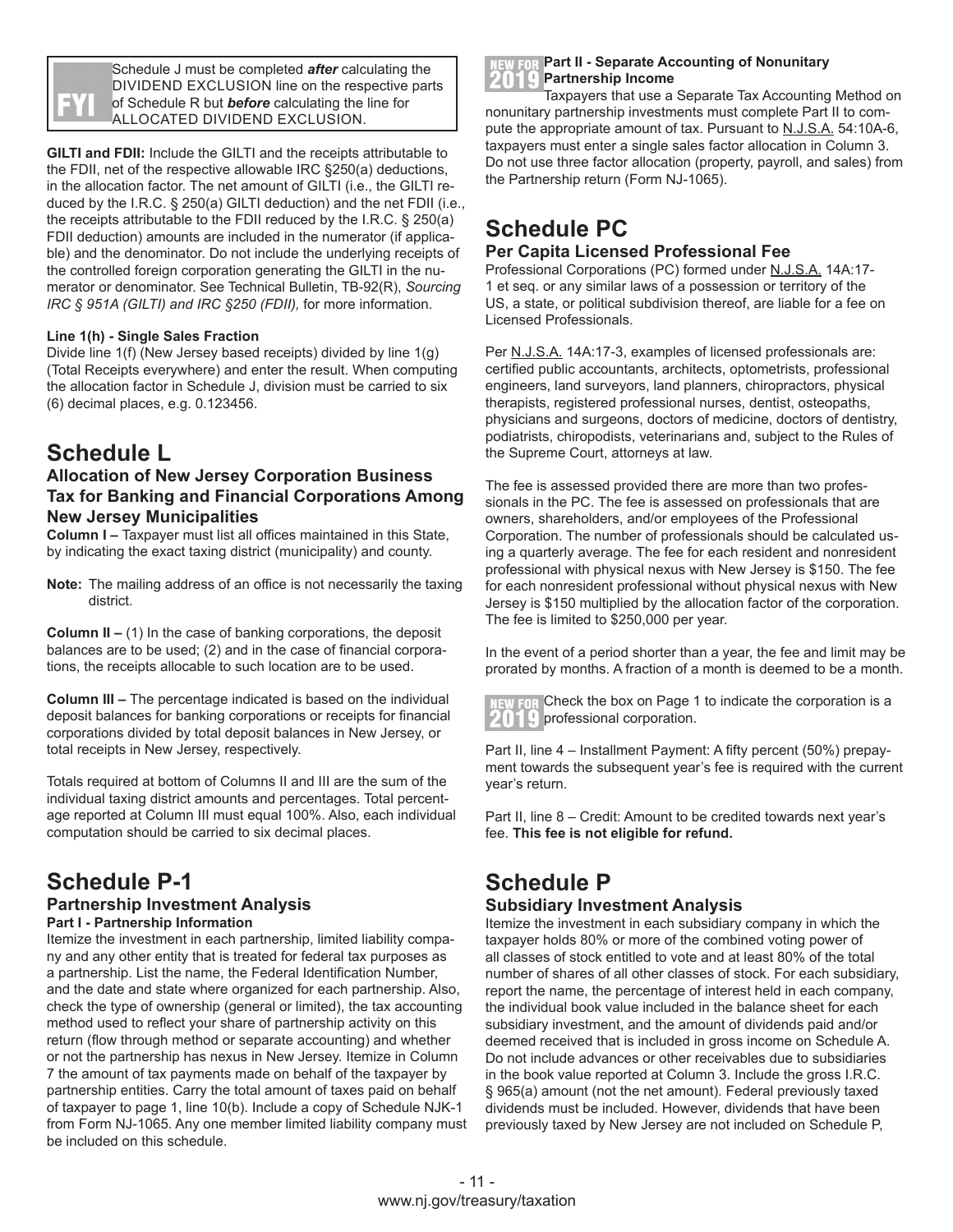but must be reported on Schedule PT. In addition, do not include the following:

- Money market fund or REIT income;
- GILTI or FDII (this is not considered income from dividends or deemed dividends for New Jersey purposes); or
- The portion of I.R.C. § 78 gross-up deducted on line 15, Part II, Schedule A.

New Jersey follows the Federal ownership attribution rule changes under I.R.C. §958(b) and I.R.C. §318 that broadened the Federal attribution rules that were retroactive to January 1, 2017, in addition to the already broad corporation business tax attribution rules.

Part I is for reporting information from domestic subsidiaries. Part II is for reporting information on foreign subsidiaries.

#### **Schedule R Dividend Exclusion**

**NEW FOR For privilege periods ending on and after July 31, 2019,**  $2019$  the dividend exclusion is a post-allocation exclusion.

Dividends from all sources must be included in Schedule A. However, taxpayers may exclude from entire net income 95% of dividends from qualified subsidiaries, if such dividends were included in the taxpayer's gross income on Schedule A.



The I.R.C. § 965(a) amounts must be included on Schedule P and Schedule R and Schedule RT, if applicable.

Taxpayers cannot include the following as part of the dividend exclusion:

- Money market fund or REIT income;
- GILTI or FDII (as this is not considered income from dividends or deemed dividends for New Jersey purposes); or
- The portion of I.R.C. § 78 gross-up deducted on line 15, Part II, Schedule A.

A qualified subsidiary is defined as ownership by the taxpayer of at least 80% of the total combined voting power of all classes of stock entitled to vote and at least 80% of the total number of shares of all other classes of stock, except non-voting stock which is limited and preferred as to dividends. With respect to other dividends, the exclusion is limited to 50% of such dividends included in the taxpayer's gross income on Schedule A, provided the taxpayer owns at least 50% of voting stock and 50% of the total number of shares of all other classes of stock.

If the taxpayer received tiered dividends from a tiered subsidiary that filed and paid tax in excess of the minimum tax to New Jersey on those same dividends, do not include these dividends on Schedule R. The tiered dividend exclusion from certain subsidiaries is calculated separately on Schedule RT. See Schedule RT below for more information.

New Jersey follows the Federal ownership attribution rule changes under I.R.C. §958(b) and I.R.C. §318 that broadened the Federal attribution rules that were retroactive to January 1, 2017, in addition to the already broad corporation business tax attribution rules.

**For taxpayer's whose privilege period for this return began before January 1, 2019,** the calculation is done in Part I and Part II of Schedule R. Part I of Schedule R calculates the Allocated Dividend Exclusion at 100%, while 5% dividend income is calculated in Part II. This provides the taxpayer with a 95% dividend exclusion while taxing the remaining 5% at the special allocation factor. All allocation factors must be carried out to 6 decimal places.

Part II is divided into three sections. Section A is used to calculate the special allocation factor, which can be used in either Section B or Section C. The special allocation factor will be applied against the 5% of dividend income received by a taxpayer from an 80% or greater owned subsidiary if the income is included in entire net income.

Whether the taxpayer completes Section B or Section C is determined by the amount reported on Schedule A, Part II, line 29 (Allocated entire net income subtotal). If it's positive (income), the taxpayer completes Section B. If it's negative (loss), the taxpayer completes section C.

The special allocation factor is the lesser of *either* the three-year average allocation factor for the taxpayer's 2014 through 2016 tax years reported on the taxpayer's tax returns **or** 3.5 percent. If one of those returns was a short-year return, the allocation from that year will count for the special three-year average allocation formula. If the taxpayer has filed fewer than three periods, take the average of the periods that were reported.

**Note:** If lines 3, 7, 9, or 14 are zero or less, enter zero in Section C and on Schedule A, Part II, line 30.

**For taxpayer's whose privilege period for this return began on or after January 1, 2019,** the calculation is done in Part III of Schedule R. The special allocation does not apply for privilege periods beginning on and after January 1, 2019. Therefore, a 95% dividend exclusion will be granted for dividends that are included in entire net income from an 80% or greater owned subsidiary. If the taxpayer owns 50%, but less than 80% of a subsidiary, they are entitled to a 50% exclusion. Any subsidiary that is owned less than 50% is not entitled to a dividend exclusion. See N.J.S.A. 54:10A-4(k)(5), N.J.S.A. 54:10A-4(u), N.J.S.A. 54:10A-4(v), and N.J.S.A. 54:10A-4(w) for more information.

**Schedule RT – Tiered Subsidiary Dividend Exclusion:** Taxpayers may exclude dividends received from a subsidiary that have filed a tax return and paid New Jersey corporation business tax on the dividends received from other subsidiaries to the extent such dividends were included in the subsidiary's allocated entire net income. The tax the subsidiary paid on the dividends must have exceeded the minimum tax, unless the subsidiary also used its New Jersey tax credits. The total excludable tiered subsidiary amounts reported on Schedule RT are used on Schedule R or Part II of Schedule A, if applicable, to calculate the allocated tiered dividend deductible against allocated entire net income. See Schedule RT for more information. The schedule is available on the Division's **[website](https://www.state.nj.us/treasury/taxation/prntcbt.shtml)**.

**Note**: See N.J.S.A. 54:10A-4(k)(5)(C).



The I.R.C. § 965(a) amounts must be included on Schedule P and Schedule R and Schedule RT, if applicable.

**Schedule PT – Previously Taxed Dividends**: If you had subsidiary dividend income that was reported in a previous tax year for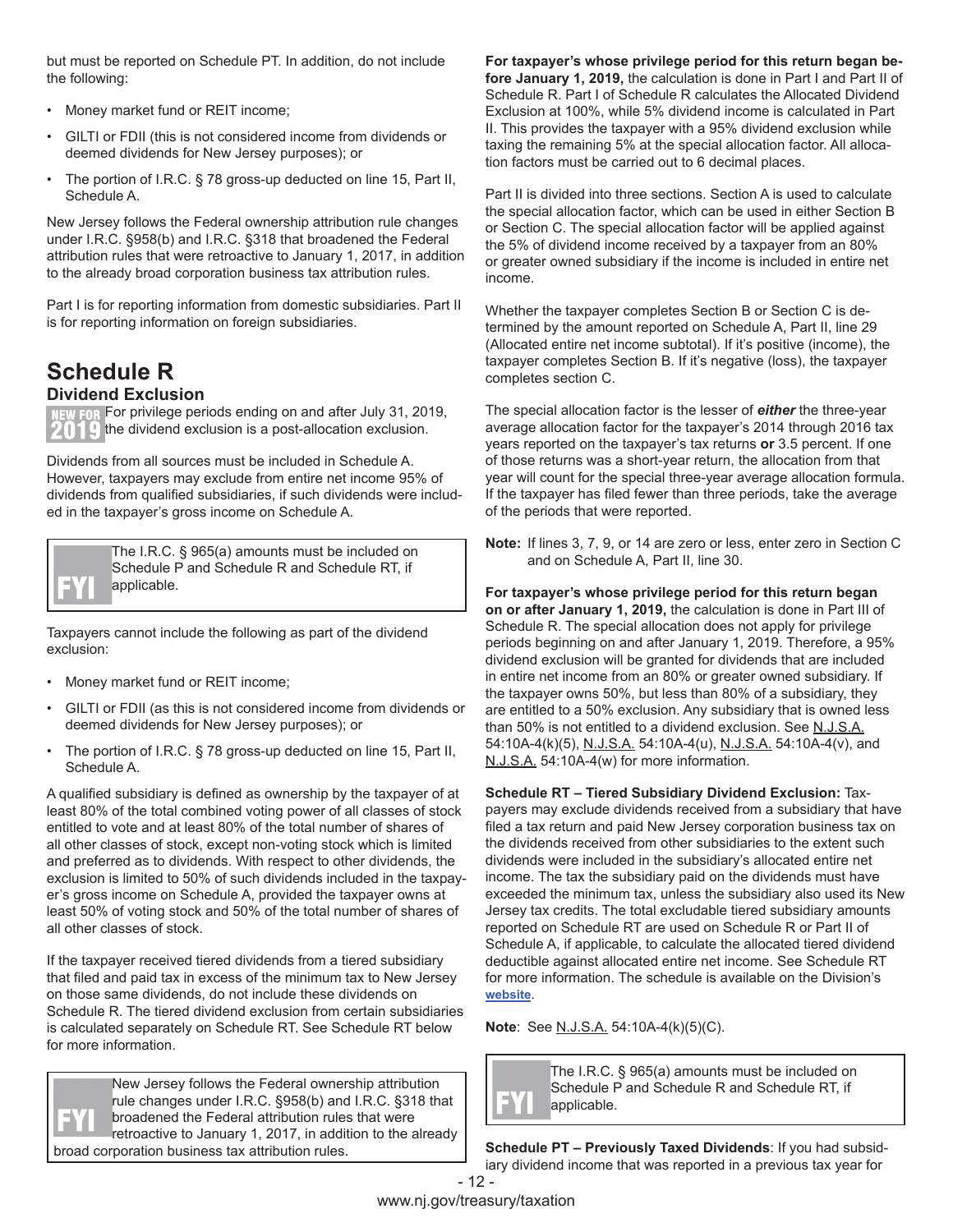New Jersey Corporation Business Tax purposes *and* for which you paid greater than the New Jersey minimum tax in that tax year *and* those same dividends are included in your entire net income this tax year, complete Schedule PT in conjunction with Schedule R. See Schedule PT for more information. The schedule is available on the Division's **[website](https://www.state.nj.us/treasury/taxation/prntcbt.shtml)**.

### **Schedule S**

All taxpayers must complete this schedule. Include a copy of a completed federal Depreciation Schedule, Form 4562. Schedule S provides for adjustments to depreciation and certain safe harbor leasing transactions.

#### **Depreciation and Safe Harbor Leasing**

New Jersey had decoupled from I.R.C. §168(k) bonus depreciation and I.R.C. § 179 expensing provisions. See N.J.S.A. 54:10A-4(k)(12) and N.J.S.A. 54:10A-4(k)  $(13)$ . Adjustments must be made accordingly.

**Line 1 through Line 6 -** These lines detail the depreciation deduction reflected in the Computation of Entire Net Income (Schedule A, Part I) into several categories. In most circumstances, the information can be found on federal Form 4562.

**Line 13 -** New Jersey conforms to I.R.C. § 179 as in effect on December 31, 2002 and the maximum amount that may be expensed is \$25,000. See N.J.S.A. 54:10A-4(k)(13) for more information.

**Line 16 and Line 17 -** New Jersey has decoupled from the federal tax code provisions on cost recovery or depreciation and is statutorily tied to the federal depreciation laws that were in effect as of December 31, 2001.

**Line 18 -** Deduct any income included in the return with respect to property solely as a result of an IRC § 168(f)(8) election.

**Line 19 -** Deduct any depreciation amount that would have been allowable under the Internal Revenue Code on December 31, 1980, had there been no safe harbor lease election.

**Line 20 -** Gain or loss on property sold or exchanged is the amount properly to be recognized in the determination of federal taxable income. However, on the physical disposal of recovery property, whether or not a gain or loss is properly to be recognized under the Federal Internal Revenue Code, there shall be allowed as a deduction any excess, or there must be restored as an item of income, any deficiency of depreciation disallowed at lines 9, 10 11, 13 or 14 over related depreciation claimed on that property at lines 16, 17, or 21. A statutory merger or consolidation shall not constitute a disposal of recovery property.

### **Form 500**

#### **NEW FOR Post Allocation Net Operating Loss (NOL) 2019** and Prior Net Operating Loss Conversion **Carryover (PNOL) Deductions**

Post Allocation Net Operating Loss (NOL) are losses that were generated in tax years ending on or after July 31, 2019. These losses occur on a post-allocation basis.

The Prior Net Operating Losses (PNOL) are losses that were generated in tax years ending **prior** to July 31, 2019. In order to use these losses, the unused unexpired amounts must be converted

to a post-allocation basis. This conversion is done on Worksheet 500P. PNOLs can only be carried forward for the 20-privilege periods following the period of the initial loss.

PNOLs must be deducted from allocated entire net income before any NOLs can be deducted.

#### **Section A – Computation of Prior Net Operating Losses (PNOL) Deduction**

Only complete this section if the Allocated Entire Net Income/ (Loss) before net operating loss deductions and dividend exclusion on Schedule A, Part II, line 22 is positive.

Line 1 - Enter the total amount reported in Worksheet 500-P, Column 3.

Line 2 - Enter the amount of PNOL reported on line 1 that was deducted in a previous year.

Line 3 - Enter the amount of PNOL that has expired.

Line 4 - Enter the amount excluded from Federal taxable income under subparagraph (A), (B), or (C) of paragraph (1) of subsection (a) of Internal Revenue Code (26 U.S.C. s.108). If the amount is greater than the PNOL reported on line 1 (less lines 2 and 3), carry the remainder to Section B, Line 5.

Line 5 - Subtract the amounts reported on Lines 2 through 4 from the amount on line 1. This is the total amount of PNOL available for deduction in the current year. If the amount is less than zero, enter zero.

Line 6 – Enter the amount reported on Schedule A, Part II, Line 22. If the amount is less than zero, enter zero.

Line 7 – Enter the lesser of lines 5 or 6. This is the current year PNOL deduction. Enter the amount on Schedule A, Part II, Line 23.

#### **Section B – Post Allocation Net Operating Losses (NOL)**

Only complete this section if the Allocated Entire Net Income/ (Loss) before net operating loss deductions and dividend exclusion on Schedule A, Part II, line 24 is positive.

Line 1 - Enter the amount of loss reported on Schedule A, Part II, line 22 from previous tax periods. Enter the year in which the loss was generated.



On line 1, taxpayers will only check the box next to the Return Period Ending entry if the NOL is from a tax period in which the taxpayer was a taxable member on a New Jersey combined return.

**Note:** The loss reported each year must not include any amount excluded from Federal taxable income under subparagraph (A), (B), or (C) of paragraph (1) of subsection (a) of Internal Revenue Code (26 U.S.C. s.108).

Line 2 - Enter the total of all losses from line 1.

Line 3 - Enter that portion of the loss reported on line 2 that was deducted in a previous year.

Line 4 - Enter the amount of the NOL that has expired.